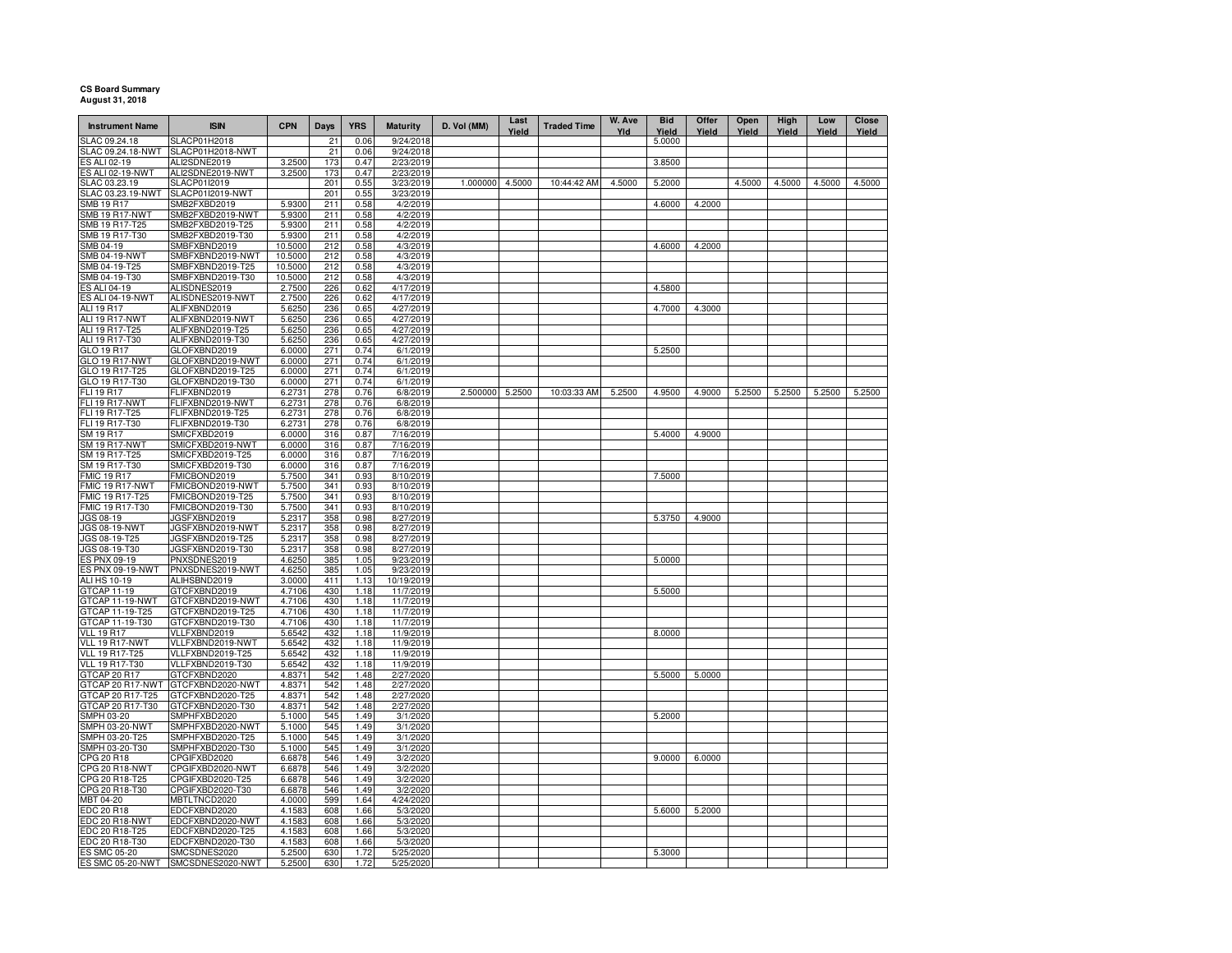| <b>Instrument Name</b>             | <b>ISIN</b>                          | <b>CPN</b>       | Days       | <b>YRS</b>   | <b>Maturity</b>          | D. Vol (MM)     | Last<br>Yield | <b>Traded Time</b> | W. Ave<br>Yld | <b>Bid</b><br>Yield | Offer<br>Yield | Open<br>Yield | High<br>Yield | Low<br>Yield | Close<br>Yield |
|------------------------------------|--------------------------------------|------------------|------------|--------------|--------------------------|-----------------|---------------|--------------------|---------------|---------------------|----------------|---------------|---------------|--------------|----------------|
| PNB 06-20                          | PNBLTNCD2020                         | 4.1250           | 648        | 1.77         | 6/12/2020                |                 |               |                    |               |                     |                |               |               |              |                |
| RCB 06-20                          | RCBLTNCD2020                         | 4.1250           | 655        | 1.79         | 6/19/2020                |                 |               |                    |               |                     |                |               |               |              |                |
| GLO 20 R18                         | GLOFXBND2020                         | 4.8875           | 683        | 1.87         | 7/17/2020                |                 |               |                    |               | 5.5000              | 5.2000         |               |               |              |                |
| GLO 20 R18-NWT<br>GLO 20 R18-T25   | GLOFXBND2020-NWT<br>GLOFXBND2020-T25 | 4.8875<br>4.8875 | 683<br>683 | 1.87<br>1.87 | 7/17/2020<br>7/17/2020   |                 |               |                    |               |                     |                |               |               |              |                |
| GLO 20 R18-T30                     | GLOFXBND2020-T30                     | 4.8875           | 683        | 1.87         | 7/17/2020                |                 |               |                    |               |                     |                |               |               |              |                |
| <b>SLTC 20 R18</b>                 | SLTCFXBD2020                         | 4.9925           | 719        | 1.97         | 8/22/2020                |                 |               |                    |               | 8.6000              |                |               |               |              |                |
| SLTC 20 R18-NWT                    | SLTCFXBD2020-NWT                     | 4.9925           | 719        | 1.97         | 8/22/2020                |                 |               |                    |               |                     |                |               |               |              |                |
| SLTC 20 R18-T25                    | SLTCFXBD2020-T25                     | 4.9925           | 719        | 1.97         | 8/22/2020                |                 |               |                    |               |                     |                |               |               |              |                |
| SLTC 20 R18-T30                    | SLTCFXBD2020-T30                     | 4.9925           | 719        | 1.97         | 8/22/2020                |                 |               |                    |               |                     |                |               |               |              |                |
| BDO 10-20                          | BDO2LTNC2020                         | 3.7500           | 764        | 2.09         | 10/6/2020                |                 |               |                    |               | 7.7500              |                |               |               |              |                |
| ALI 20 R19                         | ALIFXBND2020                         | 4.6250           | 768        | 2.10         | 10/10/2020               |                 |               |                    |               | 5.8000              | 5.3000         |               |               |              |                |
| ALI 20 R19-NWT                     | ALIFXBND2020-NWT                     | 4.6250           | 768        | 2.10         | 10/10/2020               |                 |               |                    |               |                     |                |               |               |              |                |
| ALI 20 R19-T25<br>ALI 20 R19-T30   | ALIFXBND2020-T25                     | 4.6250<br>4.6250 | 768<br>768 | 2.10<br>2.10 | 10/10/2020<br>10/10/2020 |                 |               |                    |               |                     |                |               |               |              |                |
| <b>HOUSE 10-20</b>                 | ALIFXBND2020-T30<br>HOUSEFBD2020     | 6.2080           | 774        | 2.12         | 10/16/2020               |                 |               |                    |               | 6.1000              | 5.8250         |               |               |              |                |
| HOUSE 10-20-NWT                    | HOUSEFBD2020-NWT                     | 6.2080           | 774        | 2.12         | 10/16/2020               |                 |               |                    |               |                     |                |               |               |              |                |
| HOUSE 10-20-T25                    | HOUSEFBD2020-T25                     | 6.2080           | 774        | 2.12         | 10/16/2020               |                 |               |                    |               |                     |                |               |               |              |                |
| <b>HOUSE 10-20-T30</b>             | HOUSEFBD2020-T30                     | 6.2080           | 774        | 2.12         | 10/16/2020               |                 |               |                    |               |                     |                |               |               |              |                |
| AEV 11-20                          | AEV2FXBD2020                         | 4.4722           | 795        | 2.18         | 11/6/2020                |                 |               |                    |               | 5.7000              | 5.2000         |               |               |              |                |
| <b>AEV 11-20-NWT</b>               | AEV2FXBD2020-NWT                     | 4.4722           | 795        | 2.18         | 11/6/2020                |                 |               |                    |               |                     |                |               |               |              |                |
| AEV 11-20-T25                      | AEV2FXBD2020-T25                     | 4.4722           | 795        | 2.18         | 11/6/2020                |                 |               |                    |               |                     |                |               |               |              |                |
| AEV 11-20-T30                      | AEV2FXBD2020-T30                     | 4.4722           | 795        | 2.18         | 11/6/2020                |                 |               |                    |               |                     |                |               |               |              |                |
| FLI 20 R19                         | FLIFXBND2020                         | 4.8562           | 797        | 2.18         | 11/8/2020                |                 |               |                    |               | 5.7000              | 5.2000         |               |               |              |                |
| FLI 20 R19-NWT                     | FLIFXBND2020-NWT                     | 4.8562           | 797        | 2.18         | 11/8/2020                |                 |               |                    |               |                     |                |               |               |              |                |
| FLI 20 R19-T25<br>FLI 20 R19-T30   | FLIFXBND2020-T25<br>FLIFXBND2020-T30 | 4.8562<br>4.8562 | 797<br>797 | 2.18<br>2.18 | 11/8/2020<br>11/8/2020   |                 |               |                    |               |                     |                |               |               |              |                |
| AEV 20 R19                         | AEVFXBND2020                         | 4.4125           | 810        | 2.22         | 11/21/2020               | 3.300000        | 5.4000        | 2:36:35 PM         | 5.4000        | 5.5000              | 5.2000         | 5.4000        | 5.4000        | 5.4000       | 5.4000         |
| AEV 20 R19-NWT                     | AEVFXBND2020-NWT                     | 4.4125           | 810        | 2.22         | 11/21/2020               |                 |               |                    |               |                     |                |               |               |              |                |
| AEV 20 R19-T25                     | AEVFXBND2020-T25                     | 4.4125           | 810        | 2.22         | 11/21/2020               |                 |               |                    |               |                     |                |               |               |              |                |
| AEV 20 R19-T30                     | AEVFXBND2020-T30                     | 4.4125           | 810        | 2.22         | 11/21/2020               |                 |               |                    |               |                     |                |               |               |              |                |
| MER 20 P19                         | MERFXBND2020                         | 4.3750           | 831        | 2.28         | 12/12/2020               |                 |               |                    |               | 6.0500              |                |               |               |              |                |
| <b>MER 20 P19-NWT</b>              | MERFXBND2020-NWT                     | 4.3750           | 831        | 2.28         | 12/12/2020               |                 |               |                    |               |                     |                |               |               |              |                |
| MER 20 P19-T25                     | MERFXBND2020-T25                     | 4.3750           | 831        | 2.28         | 12/12/2020               |                 |               |                    |               |                     |                |               |               |              |                |
| MER 20 P19-T30                     | MERFXBND2020-T30                     | 4.3750           | 831        | 2.28         | 12/12/2020               |                 |               |                    |               |                     |                |               |               |              |                |
| TEL 21 R19                         | TELFXBND2021                         | 5.2250           | 887        | 2.43         | 2/6/2021                 |                 |               |                    |               | 6.2500              |                |               |               |              |                |
| TEL 21 R19-NWT<br>TEL 21 R19-T25   | TELFXBND2021-NWT<br>TELFXBND2021-T25 | 5.2250<br>5.2250 | 887<br>887 | 2.43<br>2.43 | 2/6/2021<br>2/6/2021     |                 |               |                    |               |                     |                |               |               |              |                |
| TEL 21 R19-T30                     | TELFXBND2021-T30                     | 5.2250           | 887        | 2.43         | 2/6/2021                 |                 |               |                    |               |                     |                |               |               |              |                |
| ABS 21 R19                         | ABSFXBND2021                         | 5.3350           | 891        | 2.44         | 2/10/2021                |                 |               |                    |               | 6.9000              | 5.2000         |               |               |              |                |
| <b>ABS 21 R19-NWT</b>              | ABSFXBND2021-NWT                     | 5.3350           | 891        | 2.44         | 2/10/2021                |                 |               |                    |               |                     |                |               |               |              |                |
| ABS 21 R19-T25                     | ABSFXBND2021-T25                     | 5.3350           | 891        | 2.44         | 2/10/2021                |                 |               |                    |               |                     |                |               |               |              |                |
| ABS 21 R19-T30                     | ABSFXBND2021-T30                     | 5.3350           | 891        | 2.44         | 2/10/2021                |                 |               |                    |               |                     |                |               |               |              |                |
| ROCK 21 R19                        | ROCKFXBD2021                         | 5.0932           | 896        | 2.45         | 2/15/2021                | 6.000000 5.5000 |               | 3:33:51 PM         | 5.5000        | 5.8000              | 5.4000         | 5.5000        | 5.5000        | 5.5000       | 5.5000         |
| ROCK 21 R19-NWT                    | ROCKFXBD2021-NWT                     | 5.0932           | 896        | 2.45         | 2/15/2021                |                 |               |                    |               |                     |                |               |               |              |                |
| ROCK 21 R19-T25<br>ROCK 21 R19-T30 | ROCKFXBD2021-T25<br>ROCKFXBD2021-T30 | 5.0932<br>5.0932 | 896<br>896 | 2.45<br>2.45 | 2/15/2021<br>2/15/2021   |                 |               |                    |               |                     |                |               |               |              |                |
| SMPH 02-21                         | SMPH2FBD2021                         | 4.5095           | 906        | 2.48         | 2/25/2021                |                 |               |                    |               | 5.5000              | 5.3000         |               |               |              |                |
| SMPH 02-21-NWT                     | SMPH2FBD2021-NWT                     | 4.5095           | 906        | 2.48         | 2/25/2021                |                 |               |                    |               |                     |                |               |               |              |                |
| SMPH 02-21-T25                     | SMPH2FBD2021-T25                     | 4.5095           | 906        | 2.48         | 2/25/2021                |                 |               |                    |               |                     |                |               |               |              |                |
| SMPH 02-21-T30                     | SMPH2FBD2021-T30                     | 4.5095           | 906        | 2.48         | 2/25/2021                |                 |               |                    |               |                     |                |               |               |              |                |
| JGS 21 R19                         | JGSFXBND2021                         | 5.2442           | 908        | 2.49         | 2/27/2021                |                 |               |                    |               | 5.8000              | 5.3000         |               |               |              |                |
| JGS 21 R19-NWT                     | JGSFXBND2021-NWT                     | 5.2442           | 908        | 2.49         | 2/27/2021                |                 |               |                    |               |                     |                |               |               |              |                |
| JGS 21 R19-T25                     | JGSFXBND2021-T25                     | 5.2442           | 908        | 2.49         | 2/27/2021                |                 |               |                    |               |                     |                |               |               |              |                |
| JGS 21 R19-T30                     | JGSFXBND2021-T30                     | 5.2442<br>6.7150 | 908<br>931 | 2.49         | 2/27/2021<br>3/22/2021   |                 |               |                    |               |                     |                |               |               |              |                |
| SLI 21 R18<br>SLI 21 R18-NWT       | SLIFXBND2021<br>SLIFXBND2021-NWT     | 6.7150           | 931        | 2.55<br>2.55 | 3/22/2021                |                 |               |                    |               | 6.7000              |                |               |               |              |                |
| SLI 21 R18-T25                     | SLIFXBND2021-T25                     | 6.7150           | 931        | 2.55         | 3/22/2021                |                 |               |                    |               |                     |                |               |               |              |                |
| SLI 21 R18-T30                     | SLIFXBND2021-T30                     | 6.7150           | 931        | 2.55         | 3/22/2021                |                 |               |                    |               |                     |                |               |               |              |                |
| <b>MNTC 21 R19</b>                 | MNTCFXBD2021                         | 5.0700           | 940        | 2.57         | 3/31/2021                |                 |               |                    |               | 5.9000              |                |               |               |              |                |
| MNTC 21 R19-NWT                    | MNTCFXBD2021-NWT                     | 5.0700           | 940        | 2.57         | 3/31/2021                |                 |               |                    |               |                     |                |               |               |              |                |
| MNTC 21 R19-T25                    | MNTCFXBD2021-T25                     | 5.0700           | 940        | 2.57         | 3/31/2021                |                 |               |                    |               |                     |                |               |               |              |                |
| MNTC 21 R19-T30                    | MNTCFXBD2021-T30                     | 5.0700           | 940        | 2.57         | 3/31/2021                |                 |               |                    |               |                     |                |               |               |              |                |
| SMB 21 R19                         | SMBFXBND2021                         | 5.5000           | 942        | 2.58         | 4/2/2021                 | 0.500000        | 6.1000        | 3:21:04 PM         | 6.1000        | 5.7500              | 5.6000         | 6.1000        | 6.1000        | 6.1000       | 6.1000         |
| SMB 21 R19-NWT                     | SMBFXBND2021-NWT                     | 5.5000           | 942        | 2.58         | 4/2/2021                 |                 |               |                    |               |                     |                |               |               |              |                |
| SMB 21 R19-T25                     | SMBFXBND2021-T25                     | 5.5000           | 942        | 2.58         | 4/2/2021                 |                 |               |                    |               |                     |                |               |               |              |                |
| SMB 21 R19-T30<br>LBP 04-21        | SMBFXBND2021-T30<br>LBPLTNCD2021     | 5.5000<br>3.7500 | 942<br>949 | 2.58<br>2.60 | 4/2/2021<br>4/9/2021     |                 |               |                    |               |                     |                |               |               |              |                |
| <b>VLL 21 R19</b>                  | VLLFXBND2021                         | 5.9437           | 979        | 2.68         | 5/9/2021                 |                 |               |                    |               | 8.2500              |                |               |               |              |                |
| VLL 21 R19-NWT                     | VLLFXBND2021-NWT                     | 5.9437           | 979        | 2.68         | 5/9/2021                 |                 |               |                    |               |                     |                |               |               |              |                |
| <b>VLL 21 R19-T25</b>              | VLLFXBND2021-T25                     | 5.9437           | 979        | 2.68         | 5/9/2021                 |                 |               |                    |               |                     |                |               |               |              |                |
| VLL 21 R19-T30                     | VLLFXBND2021-T30                     | 5.9437           | 979        | 2.68         | 5/9/2021                 |                 |               |                    |               |                     |                |               |               |              |                |
| AC 05-21                           | ACFXBOND2021                         | 6.8000           | 982        | 2.69         | 5/12/2021                |                 |               |                    |               | 5.6000              | 5.3000         |               |               |              |                |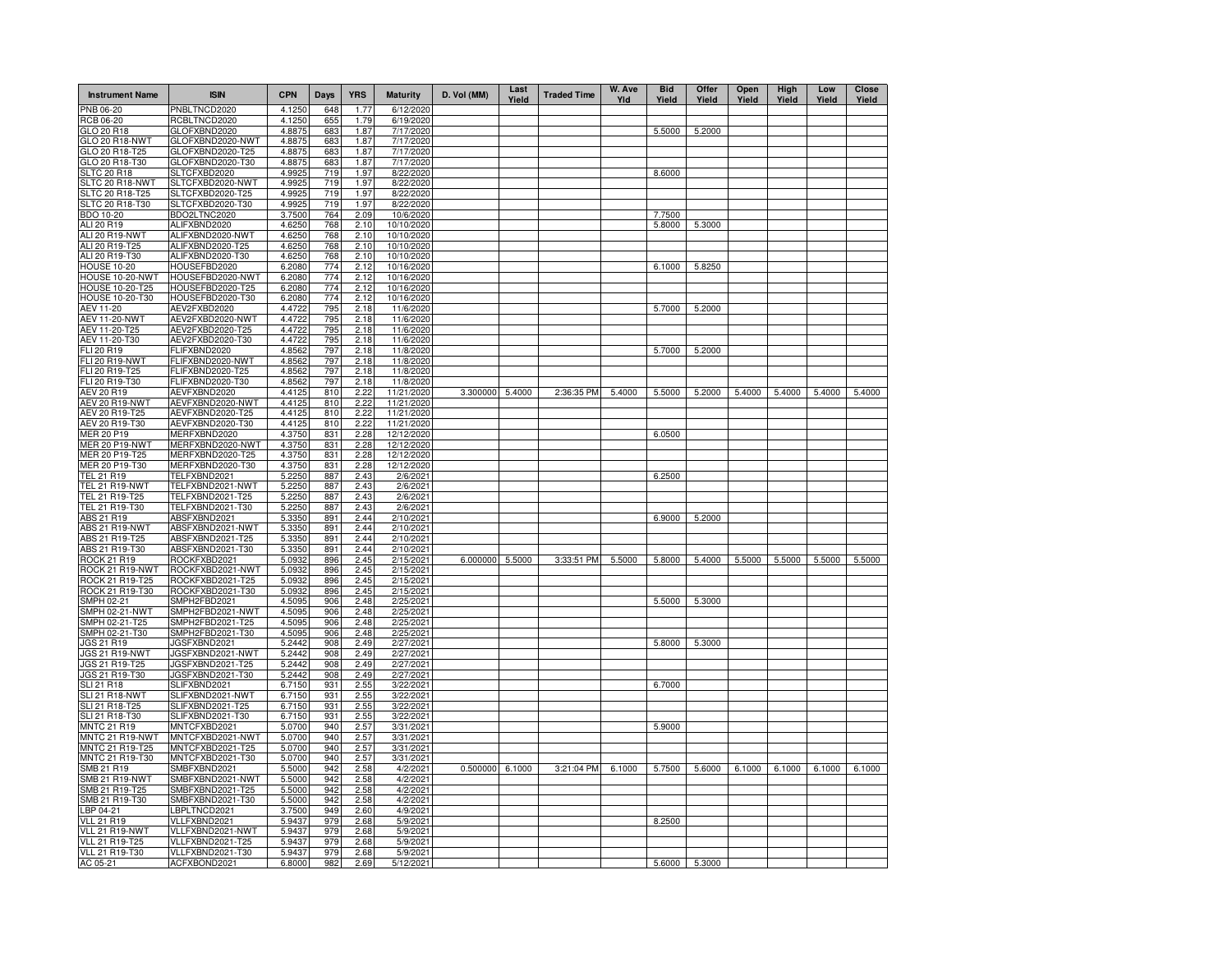| AC 05-21-NWT<br>ACFXBOND2021-NWT<br>6.8000<br>982<br>2.69<br>5/12/2021<br>ACFXBOND2021-T25<br>6.8000<br>982<br>2.69<br>AC 05-21-T25<br>5/12/2021<br>AC 05-21-T30<br>ACFXBOND2021-T30<br>6.8000<br>982<br>2.69<br>5/12/2021<br>6.8500<br>SM 21 R19<br>SMICFXBD2021<br>989<br>5.1000<br>5.2958<br>2.71<br>5/19/2021<br>SMICFXBD2021-NWT<br>SM 21 R19-NWT<br>5.2958<br>989<br>2.71<br>5/19/2021<br>SMICFXBD2021-T25<br>SM 21 R19-T25<br>989<br>2.71<br>5.2958<br>5/19/2021<br>SM 21 R19-T30<br>SMICFXBD2021-T30<br>5.2958<br>989<br>2.71<br>5/19/2021<br>0.910000<br>CHI 21 R19<br>CHIFXBND2021<br>5.3200<br>1007<br>2.76<br>6/6/2021<br>6.7500<br>2:26:22 PM<br>6.7500<br>7.0000<br>6.7500<br>6.7500<br>6.7500<br>6.7500<br>CHI 21 R19-NWT<br>CHIFXBND2021-NWT<br>5.3200<br>1007<br>2.76<br>6/6/2021<br>CHI 21 R19-T25<br>CHIFXBND2021-T25<br>5.3200<br>1007<br>2.76<br>6/6/2021<br>CHI 21 R19-T30<br>CHIFXBND2021-T30<br>5.3200<br>1007<br>2.76<br>6/6/2021<br>5.9500<br><b>SMCGP 21 R19</b><br>SMCGPFBD2021<br>4.3458<br>1042<br>2.85<br>7/11/2021<br>5.7000<br>SMCGP 21 R19-NWT<br>SMCGPFBD2021-NWT<br>4.3458<br>1042<br>2.85<br>7/11/2021<br>SMCGP 21 R19-T25<br>SMCGPFBD2021-T25<br>4.3458<br>1042<br>2.85<br>7/11/2021<br>SMCGP 21 R19-T30<br>SMCGPFBD2021-T30<br>4.3458<br>1042<br>2.85<br>7/11/2021<br>GTCAP 21 R19<br>GTCFXBND2021<br>5.1965<br>1069<br>2.93<br>7.0000<br>8/7/2021<br>GTCAP 21 R19-NWT<br>GTCFXBND2021-NWT<br>5.1965<br>1069<br>2.93<br>8/7/2021<br>GTCAP 21 R19-T25<br>GTCFXBND2021-T25<br>1069<br>2.93<br>5.1965<br>8/7/2021<br>GTCAP 21 R19-T30<br>GTCFXBND2021-T30<br>5.1965<br>1069<br>2.93<br>8/7/2021<br>2.500000<br>5.9000<br>5.9000<br>5.9000<br>5.9000<br><b>SMPH 21 R19</b><br>SMPHFXBD2021<br>5.2006<br>1094<br>3.00<br>9/1/2021<br>11:02:50 AM<br>6.0000<br>5.9000<br>5.9000<br>SMPH 21 R19-NWT<br>SMPHFXBD2021-NWT<br>5.2006<br>1094<br>3.00<br>9/1/2021<br>SMPH 21 R19-T25<br>SMPHFXBD2021-T25<br>5.2006<br>1094<br>3.00<br>9/1/2021<br>SMPH 21 R19-T30<br>SMPHFXBD2021-T30<br>5.2006<br>1094<br>3.00<br>9/1/2021<br>8.6500<br>CPG 21 R20<br>CPGIFXBD2021<br>6.9758<br>1095<br>3.00<br>9/2/2021<br>6.5000<br><b>CPG 21 R20-NWT</b><br>CPGIFXBD2021-NWT<br>6.9758<br>1095<br>3.00<br>9/2/2021<br>CPG 21 R20-T25<br>CPGIFXBD2021-T25<br>6.9758<br>1095<br>3.00<br>9/2/2021<br>CPG 21 R20-T30<br>CPGIFXBD2021-T30<br>6.9758<br>1095<br>3.00<br>9/2/2021<br>AP 21 R19<br>APCFXBND2021<br>5.2050<br>1103<br>3.02<br>9/10/2021<br>6.3000<br>AP 21 R19-NWT<br>APCFXBND2021-NWT<br>5.2050<br>1103<br>3.02<br>9/10/2021<br>AP 21 R19-T25<br>APCFXBND2021-T25<br>5.2050<br>1103<br>3.02<br>9/10/2021<br>AP 21 R19-T30<br>APCFXBND2021-T30<br>5.2050<br>1103<br>3.02<br>9/10/2021<br>PCORFXBD2021<br>4.0032<br>10/27/2021<br>5.8000<br>5.7000<br>PCOR 21 R19<br>1150<br>3.15<br>PCORFXBD2021-NWT<br>PCOR 21 R19-NWT<br>4.0032<br>1150<br>3.15<br>10/27/2021<br>PCORFXBD2021-T25<br>PCOR 21 R19-T25<br>4.0032<br>1150<br>3.15<br>10/27/2021<br>PCOR 21 R19-T30<br>PCORFXBD2021-T30<br>4.0032<br>1150<br>3.15<br>10/27/2021<br>MBT 11-21<br>MBTLTNCD2021<br>4.2500<br>1175<br>3.22<br>11/21/2021<br>6.0000<br>FLI 21 R20<br>FLIFXBND2021<br>5.4000<br>1188<br>3.25<br>12/4/2021<br>5.5000<br><b>FLI 21 R20-NWT</b><br>FLIFXBND2021-NWT<br>5.4000<br>1188<br>3.25<br>12/4/2021<br>FLI 21 R20-T25<br>FLIFXBND2021-T25<br>5.4000<br>1188<br>3.25<br>12/4/2021<br>FLI 21 R20-T30<br>FLIFXBND2021-T30<br>5.4000<br>1188<br>3.25<br>12/4/2021<br>RLC 02-22<br>RLCFXBND2022<br>4.8000<br>1269<br>3.47<br>2/23/2022<br>6.3000<br>5.5000<br><b>RLC 02-22-NWT</b><br>RLCFXBND2022-NWT<br>4.8000<br>1269<br>3.47<br>2/23/202<br>RLCFXBND2022-T25<br>RLC 02-22-T25<br>4.8000<br>1269<br>3.47<br>2/23/2022<br>RLC 02-22-T30<br>RLCFXBND2022-T30<br>4.8000<br>3.47<br>1269<br>2/23/2022<br><b>SMC 22 R20</b><br>SMCFXBND2022<br>4.8243<br>1275<br>3.49<br>1.100000<br>5.5000<br>3:38:32 PM<br>5.5000<br>6.5500<br>6.1250<br>5.5000<br>5.5000<br>5.5000<br>5.5000<br>3/1/2022<br><b>SMC 22 R20-NWT</b><br>SMCFXBND2022-NWT<br>4.8243<br>1275<br>3.49<br>3/1/2022<br>SMC 22 R20-T25<br>SMCFXBND2022-T25<br>4.8243<br>1275<br>3.49<br>3/1/2022<br>SMC 22 R20-T30<br>SMCFXBND2022-T30<br>4.8243<br>1275<br>3.49<br>3/1/2022<br>SMB 22 R19<br>SMBFXBND2022<br>6.6000<br>6.1000<br>6.0000<br>1307<br>3.58<br>4/2/2022<br><b>SMB 22 R19-NWT</b><br>SMBFXBND2022-NWT<br>6.6000<br>1307<br>3.58<br>4/2/2022<br>SMB 22 R19-T25<br>SMBFXBND2022-T25<br>6.6000<br>1307<br>3.58<br>4/2/2022<br>SMB 22 R19-T30<br>SMBFXBND2022-T30<br>6.6000<br>1307<br>3.58<br>4/2/2022<br>0.200000<br>2:20:00 PM<br>6.0993<br>5.9000<br>5.9000<br>6.3000<br>5.9000<br>SMC 04-22 R20<br>SMC2FXBD2022<br>5.1923<br>1312<br>3.59<br>4/7/2022<br>6.3000<br>6.3000<br>SMC 04-22 R20-NWT<br>SMC2FXBD2022-NWT<br>5.1923<br>1312<br>3.59<br>4/7/2022<br>SMC 04-22 R20-T25<br>SMC2FXBD2022-T25<br>5.1923<br>1312<br>3.59<br>4/7/2022<br>SMC 04-22 R20-T30<br>5.1923<br>SMC2FXBD2022-T30<br>1312<br>3.59<br>4/7/2022<br>ALI 22 R19<br>ALIFXBND2022<br>6.0000<br>1332<br>4/27/2022<br>6.0000<br>5.8000<br>3.65<br>ALI 22 R19-NWT<br>ALIFXBND2022-NWT<br>6.0000<br>1332<br>4/27/2022<br>3.65<br>ALI 22 R19-T25<br>ALIFXBND2022-T25<br>6.0000<br>1332<br>4/27/2022<br>3.65<br>ALI 22 R19-T30<br>ALIFXBND2022-T30<br>6.0000<br>1332<br>4/27/2022<br>3.65<br>ALI2FXBD2022<br>4.5000<br>4/29/2022<br>10.000000<br>5.8000<br>3:38:39 PM<br>5.8000<br>6.3000<br>5.8000<br>5.8000<br>5.8000<br>5.8000<br>ALI 22 4.5<br>1334<br>3.65<br>ALI 22 4.5-NWT<br>ALI2FXBD2022-NWT<br>4.5000<br>1334<br>3.65<br>4/29/2022<br>ALI 22 4.5-T25<br>ALI2FXBD2022-T25<br>4.5000<br>4/29/2022<br>1334<br>3.65<br>ALI 22 4.5-T30<br>ALI2FXBD2022-T30<br>4.5000<br>1334<br>4/29/2022<br>3.65<br>PSBLTNCD2022<br>3.5000<br>PSB 04-22<br>1335<br>3.66<br>4/30/2022<br>CHIB 05-22<br>CHIBLTNC2022<br>3.2500<br>1353<br>3.70<br>5/18/2022<br>5.5796<br>1357<br>6.3000<br>5.8000<br><b>SLTC 22 R20</b><br>SLTCFXBD2022<br>3.72<br>5/22/2022<br>SLTCFXBD2022-NWT<br>5.5796<br>1357<br>5/22/2022<br>SLTC 22 R20-NWT<br>3.72<br>SLTC 22 R20-T25<br>SLTCFXBD2022-T25<br>5.5796<br>1357<br>3.72<br>5/22/2022<br>SLTC 22 R20-T30<br>SLTCFXBD2022-T30<br>5.5796<br>1357<br>3.72<br>5/22/2022<br>PNB 06-22<br>PNBLTNCD2022<br>3.2500<br>1372<br>3.76<br>6/6/2022<br><b>HOUSE 22 R20</b><br>HOUSEFBD2022<br>6.1310<br>1412<br>3.87<br>7/16/2022<br>8.0000<br>HOUSE 22 R20-NWT HOUSEFBD2022-NWT<br>6.1310<br>1412<br>3.87<br>7/16/2022 | <b>Instrument Name</b> | <b>ISIN</b> | <b>CPN</b> | Days | <b>YRS</b> | <b>Maturity</b> | D. Vol (MM) | Last<br>Yield | <b>Traded Time</b> | W. Ave<br>Yld | <b>Bid</b><br>Yield | Offer<br>Yield | Open<br>Yield | High<br>Yield | Low<br>Yield | Close<br>Yield |
|-------------------------------------------------------------------------------------------------------------------------------------------------------------------------------------------------------------------------------------------------------------------------------------------------------------------------------------------------------------------------------------------------------------------------------------------------------------------------------------------------------------------------------------------------------------------------------------------------------------------------------------------------------------------------------------------------------------------------------------------------------------------------------------------------------------------------------------------------------------------------------------------------------------------------------------------------------------------------------------------------------------------------------------------------------------------------------------------------------------------------------------------------------------------------------------------------------------------------------------------------------------------------------------------------------------------------------------------------------------------------------------------------------------------------------------------------------------------------------------------------------------------------------------------------------------------------------------------------------------------------------------------------------------------------------------------------------------------------------------------------------------------------------------------------------------------------------------------------------------------------------------------------------------------------------------------------------------------------------------------------------------------------------------------------------------------------------------------------------------------------------------------------------------------------------------------------------------------------------------------------------------------------------------------------------------------------------------------------------------------------------------------------------------------------------------------------------------------------------------------------------------------------------------------------------------------------------------------------------------------------------------------------------------------------------------------------------------------------------------------------------------------------------------------------------------------------------------------------------------------------------------------------------------------------------------------------------------------------------------------------------------------------------------------------------------------------------------------------------------------------------------------------------------------------------------------------------------------------------------------------------------------------------------------------------------------------------------------------------------------------------------------------------------------------------------------------------------------------------------------------------------------------------------------------------------------------------------------------------------------------------------------------------------------------------------------------------------------------------------------------------------------------------------------------------------------------------------------------------------------------------------------------------------------------------------------------------------------------------------------------------------------------------------------------------------------------------------------------------------------------------------------------------------------------------------------------------------------------------------------------------------------------------------------------------------------------------------------------------------------------------------------------------------------------------------------------------------------------------------------------------------------------------------------------------------------------------------------------------------------------------------------------------------------------------------------------------------------------------------------------------------------------------------------------------------------------------------------------------------------------------------------------------------------------------------------------------------------------------------------------------------------------------------------------------------------------------------------------------------------------------------------------------------------------------------------------------------------------------------------------------------------------------------------------------------------------------------------------------------------------------------------------------------------------------------------------------------------------------------------------------------------------------------------------------------------------------------------------------------------------------------------------------------------------------------------------------------------------------------------------------------------------------------------------------------------------------------------------------------------------------------------------------------------------------------------------------------------------------------------------------------------------------------------------------------------------------------------------------------------------------------------------------------------------------------------------------------------------------------------------------------------------------------------------------------------------------------------------------------------------------------------------------------------------------------------------------------------|------------------------|-------------|------------|------|------------|-----------------|-------------|---------------|--------------------|---------------|---------------------|----------------|---------------|---------------|--------------|----------------|
|                                                                                                                                                                                                                                                                                                                                                                                                                                                                                                                                                                                                                                                                                                                                                                                                                                                                                                                                                                                                                                                                                                                                                                                                                                                                                                                                                                                                                                                                                                                                                                                                                                                                                                                                                                                                                                                                                                                                                                                                                                                                                                                                                                                                                                                                                                                                                                                                                                                                                                                                                                                                                                                                                                                                                                                                                                                                                                                                                                                                                                                                                                                                                                                                                                                                                                                                                                                                                                                                                                                                                                                                                                                                                                                                                                                                                                                                                                                                                                                                                                                                                                                                                                                                                                                                                                                                                                                                                                                                                                                                                                                                                                                                                                                                                                                                                                                                                                                                                                                                                                                                                                                                                                                                                                                                                                                                                                                                                                                                                                                                                                                                                                                                                                                                                                                                                                                                                                                                                                                                                                                                                                                                                                                                                                                                                                                                                                                                                                                                   |                        |             |            |      |            |                 |             |               |                    |               |                     |                |               |               |              |                |
|                                                                                                                                                                                                                                                                                                                                                                                                                                                                                                                                                                                                                                                                                                                                                                                                                                                                                                                                                                                                                                                                                                                                                                                                                                                                                                                                                                                                                                                                                                                                                                                                                                                                                                                                                                                                                                                                                                                                                                                                                                                                                                                                                                                                                                                                                                                                                                                                                                                                                                                                                                                                                                                                                                                                                                                                                                                                                                                                                                                                                                                                                                                                                                                                                                                                                                                                                                                                                                                                                                                                                                                                                                                                                                                                                                                                                                                                                                                                                                                                                                                                                                                                                                                                                                                                                                                                                                                                                                                                                                                                                                                                                                                                                                                                                                                                                                                                                                                                                                                                                                                                                                                                                                                                                                                                                                                                                                                                                                                                                                                                                                                                                                                                                                                                                                                                                                                                                                                                                                                                                                                                                                                                                                                                                                                                                                                                                                                                                                                                   |                        |             |            |      |            |                 |             |               |                    |               |                     |                |               |               |              |                |
|                                                                                                                                                                                                                                                                                                                                                                                                                                                                                                                                                                                                                                                                                                                                                                                                                                                                                                                                                                                                                                                                                                                                                                                                                                                                                                                                                                                                                                                                                                                                                                                                                                                                                                                                                                                                                                                                                                                                                                                                                                                                                                                                                                                                                                                                                                                                                                                                                                                                                                                                                                                                                                                                                                                                                                                                                                                                                                                                                                                                                                                                                                                                                                                                                                                                                                                                                                                                                                                                                                                                                                                                                                                                                                                                                                                                                                                                                                                                                                                                                                                                                                                                                                                                                                                                                                                                                                                                                                                                                                                                                                                                                                                                                                                                                                                                                                                                                                                                                                                                                                                                                                                                                                                                                                                                                                                                                                                                                                                                                                                                                                                                                                                                                                                                                                                                                                                                                                                                                                                                                                                                                                                                                                                                                                                                                                                                                                                                                                                                   |                        |             |            |      |            |                 |             |               |                    |               |                     |                |               |               |              |                |
|                                                                                                                                                                                                                                                                                                                                                                                                                                                                                                                                                                                                                                                                                                                                                                                                                                                                                                                                                                                                                                                                                                                                                                                                                                                                                                                                                                                                                                                                                                                                                                                                                                                                                                                                                                                                                                                                                                                                                                                                                                                                                                                                                                                                                                                                                                                                                                                                                                                                                                                                                                                                                                                                                                                                                                                                                                                                                                                                                                                                                                                                                                                                                                                                                                                                                                                                                                                                                                                                                                                                                                                                                                                                                                                                                                                                                                                                                                                                                                                                                                                                                                                                                                                                                                                                                                                                                                                                                                                                                                                                                                                                                                                                                                                                                                                                                                                                                                                                                                                                                                                                                                                                                                                                                                                                                                                                                                                                                                                                                                                                                                                                                                                                                                                                                                                                                                                                                                                                                                                                                                                                                                                                                                                                                                                                                                                                                                                                                                                                   |                        |             |            |      |            |                 |             |               |                    |               |                     |                |               |               |              |                |
|                                                                                                                                                                                                                                                                                                                                                                                                                                                                                                                                                                                                                                                                                                                                                                                                                                                                                                                                                                                                                                                                                                                                                                                                                                                                                                                                                                                                                                                                                                                                                                                                                                                                                                                                                                                                                                                                                                                                                                                                                                                                                                                                                                                                                                                                                                                                                                                                                                                                                                                                                                                                                                                                                                                                                                                                                                                                                                                                                                                                                                                                                                                                                                                                                                                                                                                                                                                                                                                                                                                                                                                                                                                                                                                                                                                                                                                                                                                                                                                                                                                                                                                                                                                                                                                                                                                                                                                                                                                                                                                                                                                                                                                                                                                                                                                                                                                                                                                                                                                                                                                                                                                                                                                                                                                                                                                                                                                                                                                                                                                                                                                                                                                                                                                                                                                                                                                                                                                                                                                                                                                                                                                                                                                                                                                                                                                                                                                                                                                                   |                        |             |            |      |            |                 |             |               |                    |               |                     |                |               |               |              |                |
|                                                                                                                                                                                                                                                                                                                                                                                                                                                                                                                                                                                                                                                                                                                                                                                                                                                                                                                                                                                                                                                                                                                                                                                                                                                                                                                                                                                                                                                                                                                                                                                                                                                                                                                                                                                                                                                                                                                                                                                                                                                                                                                                                                                                                                                                                                                                                                                                                                                                                                                                                                                                                                                                                                                                                                                                                                                                                                                                                                                                                                                                                                                                                                                                                                                                                                                                                                                                                                                                                                                                                                                                                                                                                                                                                                                                                                                                                                                                                                                                                                                                                                                                                                                                                                                                                                                                                                                                                                                                                                                                                                                                                                                                                                                                                                                                                                                                                                                                                                                                                                                                                                                                                                                                                                                                                                                                                                                                                                                                                                                                                                                                                                                                                                                                                                                                                                                                                                                                                                                                                                                                                                                                                                                                                                                                                                                                                                                                                                                                   |                        |             |            |      |            |                 |             |               |                    |               |                     |                |               |               |              |                |
|                                                                                                                                                                                                                                                                                                                                                                                                                                                                                                                                                                                                                                                                                                                                                                                                                                                                                                                                                                                                                                                                                                                                                                                                                                                                                                                                                                                                                                                                                                                                                                                                                                                                                                                                                                                                                                                                                                                                                                                                                                                                                                                                                                                                                                                                                                                                                                                                                                                                                                                                                                                                                                                                                                                                                                                                                                                                                                                                                                                                                                                                                                                                                                                                                                                                                                                                                                                                                                                                                                                                                                                                                                                                                                                                                                                                                                                                                                                                                                                                                                                                                                                                                                                                                                                                                                                                                                                                                                                                                                                                                                                                                                                                                                                                                                                                                                                                                                                                                                                                                                                                                                                                                                                                                                                                                                                                                                                                                                                                                                                                                                                                                                                                                                                                                                                                                                                                                                                                                                                                                                                                                                                                                                                                                                                                                                                                                                                                                                                                   |                        |             |            |      |            |                 |             |               |                    |               |                     |                |               |               |              |                |
|                                                                                                                                                                                                                                                                                                                                                                                                                                                                                                                                                                                                                                                                                                                                                                                                                                                                                                                                                                                                                                                                                                                                                                                                                                                                                                                                                                                                                                                                                                                                                                                                                                                                                                                                                                                                                                                                                                                                                                                                                                                                                                                                                                                                                                                                                                                                                                                                                                                                                                                                                                                                                                                                                                                                                                                                                                                                                                                                                                                                                                                                                                                                                                                                                                                                                                                                                                                                                                                                                                                                                                                                                                                                                                                                                                                                                                                                                                                                                                                                                                                                                                                                                                                                                                                                                                                                                                                                                                                                                                                                                                                                                                                                                                                                                                                                                                                                                                                                                                                                                                                                                                                                                                                                                                                                                                                                                                                                                                                                                                                                                                                                                                                                                                                                                                                                                                                                                                                                                                                                                                                                                                                                                                                                                                                                                                                                                                                                                                                                   |                        |             |            |      |            |                 |             |               |                    |               |                     |                |               |               |              |                |
|                                                                                                                                                                                                                                                                                                                                                                                                                                                                                                                                                                                                                                                                                                                                                                                                                                                                                                                                                                                                                                                                                                                                                                                                                                                                                                                                                                                                                                                                                                                                                                                                                                                                                                                                                                                                                                                                                                                                                                                                                                                                                                                                                                                                                                                                                                                                                                                                                                                                                                                                                                                                                                                                                                                                                                                                                                                                                                                                                                                                                                                                                                                                                                                                                                                                                                                                                                                                                                                                                                                                                                                                                                                                                                                                                                                                                                                                                                                                                                                                                                                                                                                                                                                                                                                                                                                                                                                                                                                                                                                                                                                                                                                                                                                                                                                                                                                                                                                                                                                                                                                                                                                                                                                                                                                                                                                                                                                                                                                                                                                                                                                                                                                                                                                                                                                                                                                                                                                                                                                                                                                                                                                                                                                                                                                                                                                                                                                                                                                                   |                        |             |            |      |            |                 |             |               |                    |               |                     |                |               |               |              |                |
|                                                                                                                                                                                                                                                                                                                                                                                                                                                                                                                                                                                                                                                                                                                                                                                                                                                                                                                                                                                                                                                                                                                                                                                                                                                                                                                                                                                                                                                                                                                                                                                                                                                                                                                                                                                                                                                                                                                                                                                                                                                                                                                                                                                                                                                                                                                                                                                                                                                                                                                                                                                                                                                                                                                                                                                                                                                                                                                                                                                                                                                                                                                                                                                                                                                                                                                                                                                                                                                                                                                                                                                                                                                                                                                                                                                                                                                                                                                                                                                                                                                                                                                                                                                                                                                                                                                                                                                                                                                                                                                                                                                                                                                                                                                                                                                                                                                                                                                                                                                                                                                                                                                                                                                                                                                                                                                                                                                                                                                                                                                                                                                                                                                                                                                                                                                                                                                                                                                                                                                                                                                                                                                                                                                                                                                                                                                                                                                                                                                                   |                        |             |            |      |            |                 |             |               |                    |               |                     |                |               |               |              |                |
|                                                                                                                                                                                                                                                                                                                                                                                                                                                                                                                                                                                                                                                                                                                                                                                                                                                                                                                                                                                                                                                                                                                                                                                                                                                                                                                                                                                                                                                                                                                                                                                                                                                                                                                                                                                                                                                                                                                                                                                                                                                                                                                                                                                                                                                                                                                                                                                                                                                                                                                                                                                                                                                                                                                                                                                                                                                                                                                                                                                                                                                                                                                                                                                                                                                                                                                                                                                                                                                                                                                                                                                                                                                                                                                                                                                                                                                                                                                                                                                                                                                                                                                                                                                                                                                                                                                                                                                                                                                                                                                                                                                                                                                                                                                                                                                                                                                                                                                                                                                                                                                                                                                                                                                                                                                                                                                                                                                                                                                                                                                                                                                                                                                                                                                                                                                                                                                                                                                                                                                                                                                                                                                                                                                                                                                                                                                                                                                                                                                                   |                        |             |            |      |            |                 |             |               |                    |               |                     |                |               |               |              |                |
|                                                                                                                                                                                                                                                                                                                                                                                                                                                                                                                                                                                                                                                                                                                                                                                                                                                                                                                                                                                                                                                                                                                                                                                                                                                                                                                                                                                                                                                                                                                                                                                                                                                                                                                                                                                                                                                                                                                                                                                                                                                                                                                                                                                                                                                                                                                                                                                                                                                                                                                                                                                                                                                                                                                                                                                                                                                                                                                                                                                                                                                                                                                                                                                                                                                                                                                                                                                                                                                                                                                                                                                                                                                                                                                                                                                                                                                                                                                                                                                                                                                                                                                                                                                                                                                                                                                                                                                                                                                                                                                                                                                                                                                                                                                                                                                                                                                                                                                                                                                                                                                                                                                                                                                                                                                                                                                                                                                                                                                                                                                                                                                                                                                                                                                                                                                                                                                                                                                                                                                                                                                                                                                                                                                                                                                                                                                                                                                                                                                                   |                        |             |            |      |            |                 |             |               |                    |               |                     |                |               |               |              |                |
|                                                                                                                                                                                                                                                                                                                                                                                                                                                                                                                                                                                                                                                                                                                                                                                                                                                                                                                                                                                                                                                                                                                                                                                                                                                                                                                                                                                                                                                                                                                                                                                                                                                                                                                                                                                                                                                                                                                                                                                                                                                                                                                                                                                                                                                                                                                                                                                                                                                                                                                                                                                                                                                                                                                                                                                                                                                                                                                                                                                                                                                                                                                                                                                                                                                                                                                                                                                                                                                                                                                                                                                                                                                                                                                                                                                                                                                                                                                                                                                                                                                                                                                                                                                                                                                                                                                                                                                                                                                                                                                                                                                                                                                                                                                                                                                                                                                                                                                                                                                                                                                                                                                                                                                                                                                                                                                                                                                                                                                                                                                                                                                                                                                                                                                                                                                                                                                                                                                                                                                                                                                                                                                                                                                                                                                                                                                                                                                                                                                                   |                        |             |            |      |            |                 |             |               |                    |               |                     |                |               |               |              |                |
|                                                                                                                                                                                                                                                                                                                                                                                                                                                                                                                                                                                                                                                                                                                                                                                                                                                                                                                                                                                                                                                                                                                                                                                                                                                                                                                                                                                                                                                                                                                                                                                                                                                                                                                                                                                                                                                                                                                                                                                                                                                                                                                                                                                                                                                                                                                                                                                                                                                                                                                                                                                                                                                                                                                                                                                                                                                                                                                                                                                                                                                                                                                                                                                                                                                                                                                                                                                                                                                                                                                                                                                                                                                                                                                                                                                                                                                                                                                                                                                                                                                                                                                                                                                                                                                                                                                                                                                                                                                                                                                                                                                                                                                                                                                                                                                                                                                                                                                                                                                                                                                                                                                                                                                                                                                                                                                                                                                                                                                                                                                                                                                                                                                                                                                                                                                                                                                                                                                                                                                                                                                                                                                                                                                                                                                                                                                                                                                                                                                                   |                        |             |            |      |            |                 |             |               |                    |               |                     |                |               |               |              |                |
|                                                                                                                                                                                                                                                                                                                                                                                                                                                                                                                                                                                                                                                                                                                                                                                                                                                                                                                                                                                                                                                                                                                                                                                                                                                                                                                                                                                                                                                                                                                                                                                                                                                                                                                                                                                                                                                                                                                                                                                                                                                                                                                                                                                                                                                                                                                                                                                                                                                                                                                                                                                                                                                                                                                                                                                                                                                                                                                                                                                                                                                                                                                                                                                                                                                                                                                                                                                                                                                                                                                                                                                                                                                                                                                                                                                                                                                                                                                                                                                                                                                                                                                                                                                                                                                                                                                                                                                                                                                                                                                                                                                                                                                                                                                                                                                                                                                                                                                                                                                                                                                                                                                                                                                                                                                                                                                                                                                                                                                                                                                                                                                                                                                                                                                                                                                                                                                                                                                                                                                                                                                                                                                                                                                                                                                                                                                                                                                                                                                                   |                        |             |            |      |            |                 |             |               |                    |               |                     |                |               |               |              |                |
|                                                                                                                                                                                                                                                                                                                                                                                                                                                                                                                                                                                                                                                                                                                                                                                                                                                                                                                                                                                                                                                                                                                                                                                                                                                                                                                                                                                                                                                                                                                                                                                                                                                                                                                                                                                                                                                                                                                                                                                                                                                                                                                                                                                                                                                                                                                                                                                                                                                                                                                                                                                                                                                                                                                                                                                                                                                                                                                                                                                                                                                                                                                                                                                                                                                                                                                                                                                                                                                                                                                                                                                                                                                                                                                                                                                                                                                                                                                                                                                                                                                                                                                                                                                                                                                                                                                                                                                                                                                                                                                                                                                                                                                                                                                                                                                                                                                                                                                                                                                                                                                                                                                                                                                                                                                                                                                                                                                                                                                                                                                                                                                                                                                                                                                                                                                                                                                                                                                                                                                                                                                                                                                                                                                                                                                                                                                                                                                                                                                                   |                        |             |            |      |            |                 |             |               |                    |               |                     |                |               |               |              |                |
|                                                                                                                                                                                                                                                                                                                                                                                                                                                                                                                                                                                                                                                                                                                                                                                                                                                                                                                                                                                                                                                                                                                                                                                                                                                                                                                                                                                                                                                                                                                                                                                                                                                                                                                                                                                                                                                                                                                                                                                                                                                                                                                                                                                                                                                                                                                                                                                                                                                                                                                                                                                                                                                                                                                                                                                                                                                                                                                                                                                                                                                                                                                                                                                                                                                                                                                                                                                                                                                                                                                                                                                                                                                                                                                                                                                                                                                                                                                                                                                                                                                                                                                                                                                                                                                                                                                                                                                                                                                                                                                                                                                                                                                                                                                                                                                                                                                                                                                                                                                                                                                                                                                                                                                                                                                                                                                                                                                                                                                                                                                                                                                                                                                                                                                                                                                                                                                                                                                                                                                                                                                                                                                                                                                                                                                                                                                                                                                                                                                                   |                        |             |            |      |            |                 |             |               |                    |               |                     |                |               |               |              |                |
|                                                                                                                                                                                                                                                                                                                                                                                                                                                                                                                                                                                                                                                                                                                                                                                                                                                                                                                                                                                                                                                                                                                                                                                                                                                                                                                                                                                                                                                                                                                                                                                                                                                                                                                                                                                                                                                                                                                                                                                                                                                                                                                                                                                                                                                                                                                                                                                                                                                                                                                                                                                                                                                                                                                                                                                                                                                                                                                                                                                                                                                                                                                                                                                                                                                                                                                                                                                                                                                                                                                                                                                                                                                                                                                                                                                                                                                                                                                                                                                                                                                                                                                                                                                                                                                                                                                                                                                                                                                                                                                                                                                                                                                                                                                                                                                                                                                                                                                                                                                                                                                                                                                                                                                                                                                                                                                                                                                                                                                                                                                                                                                                                                                                                                                                                                                                                                                                                                                                                                                                                                                                                                                                                                                                                                                                                                                                                                                                                                                                   |                        |             |            |      |            |                 |             |               |                    |               |                     |                |               |               |              |                |
|                                                                                                                                                                                                                                                                                                                                                                                                                                                                                                                                                                                                                                                                                                                                                                                                                                                                                                                                                                                                                                                                                                                                                                                                                                                                                                                                                                                                                                                                                                                                                                                                                                                                                                                                                                                                                                                                                                                                                                                                                                                                                                                                                                                                                                                                                                                                                                                                                                                                                                                                                                                                                                                                                                                                                                                                                                                                                                                                                                                                                                                                                                                                                                                                                                                                                                                                                                                                                                                                                                                                                                                                                                                                                                                                                                                                                                                                                                                                                                                                                                                                                                                                                                                                                                                                                                                                                                                                                                                                                                                                                                                                                                                                                                                                                                                                                                                                                                                                                                                                                                                                                                                                                                                                                                                                                                                                                                                                                                                                                                                                                                                                                                                                                                                                                                                                                                                                                                                                                                                                                                                                                                                                                                                                                                                                                                                                                                                                                                                                   |                        |             |            |      |            |                 |             |               |                    |               |                     |                |               |               |              |                |
|                                                                                                                                                                                                                                                                                                                                                                                                                                                                                                                                                                                                                                                                                                                                                                                                                                                                                                                                                                                                                                                                                                                                                                                                                                                                                                                                                                                                                                                                                                                                                                                                                                                                                                                                                                                                                                                                                                                                                                                                                                                                                                                                                                                                                                                                                                                                                                                                                                                                                                                                                                                                                                                                                                                                                                                                                                                                                                                                                                                                                                                                                                                                                                                                                                                                                                                                                                                                                                                                                                                                                                                                                                                                                                                                                                                                                                                                                                                                                                                                                                                                                                                                                                                                                                                                                                                                                                                                                                                                                                                                                                                                                                                                                                                                                                                                                                                                                                                                                                                                                                                                                                                                                                                                                                                                                                                                                                                                                                                                                                                                                                                                                                                                                                                                                                                                                                                                                                                                                                                                                                                                                                                                                                                                                                                                                                                                                                                                                                                                   |                        |             |            |      |            |                 |             |               |                    |               |                     |                |               |               |              |                |
|                                                                                                                                                                                                                                                                                                                                                                                                                                                                                                                                                                                                                                                                                                                                                                                                                                                                                                                                                                                                                                                                                                                                                                                                                                                                                                                                                                                                                                                                                                                                                                                                                                                                                                                                                                                                                                                                                                                                                                                                                                                                                                                                                                                                                                                                                                                                                                                                                                                                                                                                                                                                                                                                                                                                                                                                                                                                                                                                                                                                                                                                                                                                                                                                                                                                                                                                                                                                                                                                                                                                                                                                                                                                                                                                                                                                                                                                                                                                                                                                                                                                                                                                                                                                                                                                                                                                                                                                                                                                                                                                                                                                                                                                                                                                                                                                                                                                                                                                                                                                                                                                                                                                                                                                                                                                                                                                                                                                                                                                                                                                                                                                                                                                                                                                                                                                                                                                                                                                                                                                                                                                                                                                                                                                                                                                                                                                                                                                                                                                   |                        |             |            |      |            |                 |             |               |                    |               |                     |                |               |               |              |                |
|                                                                                                                                                                                                                                                                                                                                                                                                                                                                                                                                                                                                                                                                                                                                                                                                                                                                                                                                                                                                                                                                                                                                                                                                                                                                                                                                                                                                                                                                                                                                                                                                                                                                                                                                                                                                                                                                                                                                                                                                                                                                                                                                                                                                                                                                                                                                                                                                                                                                                                                                                                                                                                                                                                                                                                                                                                                                                                                                                                                                                                                                                                                                                                                                                                                                                                                                                                                                                                                                                                                                                                                                                                                                                                                                                                                                                                                                                                                                                                                                                                                                                                                                                                                                                                                                                                                                                                                                                                                                                                                                                                                                                                                                                                                                                                                                                                                                                                                                                                                                                                                                                                                                                                                                                                                                                                                                                                                                                                                                                                                                                                                                                                                                                                                                                                                                                                                                                                                                                                                                                                                                                                                                                                                                                                                                                                                                                                                                                                                                   |                        |             |            |      |            |                 |             |               |                    |               |                     |                |               |               |              |                |
|                                                                                                                                                                                                                                                                                                                                                                                                                                                                                                                                                                                                                                                                                                                                                                                                                                                                                                                                                                                                                                                                                                                                                                                                                                                                                                                                                                                                                                                                                                                                                                                                                                                                                                                                                                                                                                                                                                                                                                                                                                                                                                                                                                                                                                                                                                                                                                                                                                                                                                                                                                                                                                                                                                                                                                                                                                                                                                                                                                                                                                                                                                                                                                                                                                                                                                                                                                                                                                                                                                                                                                                                                                                                                                                                                                                                                                                                                                                                                                                                                                                                                                                                                                                                                                                                                                                                                                                                                                                                                                                                                                                                                                                                                                                                                                                                                                                                                                                                                                                                                                                                                                                                                                                                                                                                                                                                                                                                                                                                                                                                                                                                                                                                                                                                                                                                                                                                                                                                                                                                                                                                                                                                                                                                                                                                                                                                                                                                                                                                   |                        |             |            |      |            |                 |             |               |                    |               |                     |                |               |               |              |                |
|                                                                                                                                                                                                                                                                                                                                                                                                                                                                                                                                                                                                                                                                                                                                                                                                                                                                                                                                                                                                                                                                                                                                                                                                                                                                                                                                                                                                                                                                                                                                                                                                                                                                                                                                                                                                                                                                                                                                                                                                                                                                                                                                                                                                                                                                                                                                                                                                                                                                                                                                                                                                                                                                                                                                                                                                                                                                                                                                                                                                                                                                                                                                                                                                                                                                                                                                                                                                                                                                                                                                                                                                                                                                                                                                                                                                                                                                                                                                                                                                                                                                                                                                                                                                                                                                                                                                                                                                                                                                                                                                                                                                                                                                                                                                                                                                                                                                                                                                                                                                                                                                                                                                                                                                                                                                                                                                                                                                                                                                                                                                                                                                                                                                                                                                                                                                                                                                                                                                                                                                                                                                                                                                                                                                                                                                                                                                                                                                                                                                   |                        |             |            |      |            |                 |             |               |                    |               |                     |                |               |               |              |                |
|                                                                                                                                                                                                                                                                                                                                                                                                                                                                                                                                                                                                                                                                                                                                                                                                                                                                                                                                                                                                                                                                                                                                                                                                                                                                                                                                                                                                                                                                                                                                                                                                                                                                                                                                                                                                                                                                                                                                                                                                                                                                                                                                                                                                                                                                                                                                                                                                                                                                                                                                                                                                                                                                                                                                                                                                                                                                                                                                                                                                                                                                                                                                                                                                                                                                                                                                                                                                                                                                                                                                                                                                                                                                                                                                                                                                                                                                                                                                                                                                                                                                                                                                                                                                                                                                                                                                                                                                                                                                                                                                                                                                                                                                                                                                                                                                                                                                                                                                                                                                                                                                                                                                                                                                                                                                                                                                                                                                                                                                                                                                                                                                                                                                                                                                                                                                                                                                                                                                                                                                                                                                                                                                                                                                                                                                                                                                                                                                                                                                   |                        |             |            |      |            |                 |             |               |                    |               |                     |                |               |               |              |                |
|                                                                                                                                                                                                                                                                                                                                                                                                                                                                                                                                                                                                                                                                                                                                                                                                                                                                                                                                                                                                                                                                                                                                                                                                                                                                                                                                                                                                                                                                                                                                                                                                                                                                                                                                                                                                                                                                                                                                                                                                                                                                                                                                                                                                                                                                                                                                                                                                                                                                                                                                                                                                                                                                                                                                                                                                                                                                                                                                                                                                                                                                                                                                                                                                                                                                                                                                                                                                                                                                                                                                                                                                                                                                                                                                                                                                                                                                                                                                                                                                                                                                                                                                                                                                                                                                                                                                                                                                                                                                                                                                                                                                                                                                                                                                                                                                                                                                                                                                                                                                                                                                                                                                                                                                                                                                                                                                                                                                                                                                                                                                                                                                                                                                                                                                                                                                                                                                                                                                                                                                                                                                                                                                                                                                                                                                                                                                                                                                                                                                   |                        |             |            |      |            |                 |             |               |                    |               |                     |                |               |               |              |                |
|                                                                                                                                                                                                                                                                                                                                                                                                                                                                                                                                                                                                                                                                                                                                                                                                                                                                                                                                                                                                                                                                                                                                                                                                                                                                                                                                                                                                                                                                                                                                                                                                                                                                                                                                                                                                                                                                                                                                                                                                                                                                                                                                                                                                                                                                                                                                                                                                                                                                                                                                                                                                                                                                                                                                                                                                                                                                                                                                                                                                                                                                                                                                                                                                                                                                                                                                                                                                                                                                                                                                                                                                                                                                                                                                                                                                                                                                                                                                                                                                                                                                                                                                                                                                                                                                                                                                                                                                                                                                                                                                                                                                                                                                                                                                                                                                                                                                                                                                                                                                                                                                                                                                                                                                                                                                                                                                                                                                                                                                                                                                                                                                                                                                                                                                                                                                                                                                                                                                                                                                                                                                                                                                                                                                                                                                                                                                                                                                                                                                   |                        |             |            |      |            |                 |             |               |                    |               |                     |                |               |               |              |                |
|                                                                                                                                                                                                                                                                                                                                                                                                                                                                                                                                                                                                                                                                                                                                                                                                                                                                                                                                                                                                                                                                                                                                                                                                                                                                                                                                                                                                                                                                                                                                                                                                                                                                                                                                                                                                                                                                                                                                                                                                                                                                                                                                                                                                                                                                                                                                                                                                                                                                                                                                                                                                                                                                                                                                                                                                                                                                                                                                                                                                                                                                                                                                                                                                                                                                                                                                                                                                                                                                                                                                                                                                                                                                                                                                                                                                                                                                                                                                                                                                                                                                                                                                                                                                                                                                                                                                                                                                                                                                                                                                                                                                                                                                                                                                                                                                                                                                                                                                                                                                                                                                                                                                                                                                                                                                                                                                                                                                                                                                                                                                                                                                                                                                                                                                                                                                                                                                                                                                                                                                                                                                                                                                                                                                                                                                                                                                                                                                                                                                   |                        |             |            |      |            |                 |             |               |                    |               |                     |                |               |               |              |                |
|                                                                                                                                                                                                                                                                                                                                                                                                                                                                                                                                                                                                                                                                                                                                                                                                                                                                                                                                                                                                                                                                                                                                                                                                                                                                                                                                                                                                                                                                                                                                                                                                                                                                                                                                                                                                                                                                                                                                                                                                                                                                                                                                                                                                                                                                                                                                                                                                                                                                                                                                                                                                                                                                                                                                                                                                                                                                                                                                                                                                                                                                                                                                                                                                                                                                                                                                                                                                                                                                                                                                                                                                                                                                                                                                                                                                                                                                                                                                                                                                                                                                                                                                                                                                                                                                                                                                                                                                                                                                                                                                                                                                                                                                                                                                                                                                                                                                                                                                                                                                                                                                                                                                                                                                                                                                                                                                                                                                                                                                                                                                                                                                                                                                                                                                                                                                                                                                                                                                                                                                                                                                                                                                                                                                                                                                                                                                                                                                                                                                   |                        |             |            |      |            |                 |             |               |                    |               |                     |                |               |               |              |                |
|                                                                                                                                                                                                                                                                                                                                                                                                                                                                                                                                                                                                                                                                                                                                                                                                                                                                                                                                                                                                                                                                                                                                                                                                                                                                                                                                                                                                                                                                                                                                                                                                                                                                                                                                                                                                                                                                                                                                                                                                                                                                                                                                                                                                                                                                                                                                                                                                                                                                                                                                                                                                                                                                                                                                                                                                                                                                                                                                                                                                                                                                                                                                                                                                                                                                                                                                                                                                                                                                                                                                                                                                                                                                                                                                                                                                                                                                                                                                                                                                                                                                                                                                                                                                                                                                                                                                                                                                                                                                                                                                                                                                                                                                                                                                                                                                                                                                                                                                                                                                                                                                                                                                                                                                                                                                                                                                                                                                                                                                                                                                                                                                                                                                                                                                                                                                                                                                                                                                                                                                                                                                                                                                                                                                                                                                                                                                                                                                                                                                   |                        |             |            |      |            |                 |             |               |                    |               |                     |                |               |               |              |                |
|                                                                                                                                                                                                                                                                                                                                                                                                                                                                                                                                                                                                                                                                                                                                                                                                                                                                                                                                                                                                                                                                                                                                                                                                                                                                                                                                                                                                                                                                                                                                                                                                                                                                                                                                                                                                                                                                                                                                                                                                                                                                                                                                                                                                                                                                                                                                                                                                                                                                                                                                                                                                                                                                                                                                                                                                                                                                                                                                                                                                                                                                                                                                                                                                                                                                                                                                                                                                                                                                                                                                                                                                                                                                                                                                                                                                                                                                                                                                                                                                                                                                                                                                                                                                                                                                                                                                                                                                                                                                                                                                                                                                                                                                                                                                                                                                                                                                                                                                                                                                                                                                                                                                                                                                                                                                                                                                                                                                                                                                                                                                                                                                                                                                                                                                                                                                                                                                                                                                                                                                                                                                                                                                                                                                                                                                                                                                                                                                                                                                   |                        |             |            |      |            |                 |             |               |                    |               |                     |                |               |               |              |                |
|                                                                                                                                                                                                                                                                                                                                                                                                                                                                                                                                                                                                                                                                                                                                                                                                                                                                                                                                                                                                                                                                                                                                                                                                                                                                                                                                                                                                                                                                                                                                                                                                                                                                                                                                                                                                                                                                                                                                                                                                                                                                                                                                                                                                                                                                                                                                                                                                                                                                                                                                                                                                                                                                                                                                                                                                                                                                                                                                                                                                                                                                                                                                                                                                                                                                                                                                                                                                                                                                                                                                                                                                                                                                                                                                                                                                                                                                                                                                                                                                                                                                                                                                                                                                                                                                                                                                                                                                                                                                                                                                                                                                                                                                                                                                                                                                                                                                                                                                                                                                                                                                                                                                                                                                                                                                                                                                                                                                                                                                                                                                                                                                                                                                                                                                                                                                                                                                                                                                                                                                                                                                                                                                                                                                                                                                                                                                                                                                                                                                   |                        |             |            |      |            |                 |             |               |                    |               |                     |                |               |               |              |                |
|                                                                                                                                                                                                                                                                                                                                                                                                                                                                                                                                                                                                                                                                                                                                                                                                                                                                                                                                                                                                                                                                                                                                                                                                                                                                                                                                                                                                                                                                                                                                                                                                                                                                                                                                                                                                                                                                                                                                                                                                                                                                                                                                                                                                                                                                                                                                                                                                                                                                                                                                                                                                                                                                                                                                                                                                                                                                                                                                                                                                                                                                                                                                                                                                                                                                                                                                                                                                                                                                                                                                                                                                                                                                                                                                                                                                                                                                                                                                                                                                                                                                                                                                                                                                                                                                                                                                                                                                                                                                                                                                                                                                                                                                                                                                                                                                                                                                                                                                                                                                                                                                                                                                                                                                                                                                                                                                                                                                                                                                                                                                                                                                                                                                                                                                                                                                                                                                                                                                                                                                                                                                                                                                                                                                                                                                                                                                                                                                                                                                   |                        |             |            |      |            |                 |             |               |                    |               |                     |                |               |               |              |                |
|                                                                                                                                                                                                                                                                                                                                                                                                                                                                                                                                                                                                                                                                                                                                                                                                                                                                                                                                                                                                                                                                                                                                                                                                                                                                                                                                                                                                                                                                                                                                                                                                                                                                                                                                                                                                                                                                                                                                                                                                                                                                                                                                                                                                                                                                                                                                                                                                                                                                                                                                                                                                                                                                                                                                                                                                                                                                                                                                                                                                                                                                                                                                                                                                                                                                                                                                                                                                                                                                                                                                                                                                                                                                                                                                                                                                                                                                                                                                                                                                                                                                                                                                                                                                                                                                                                                                                                                                                                                                                                                                                                                                                                                                                                                                                                                                                                                                                                                                                                                                                                                                                                                                                                                                                                                                                                                                                                                                                                                                                                                                                                                                                                                                                                                                                                                                                                                                                                                                                                                                                                                                                                                                                                                                                                                                                                                                                                                                                                                                   |                        |             |            |      |            |                 |             |               |                    |               |                     |                |               |               |              |                |
|                                                                                                                                                                                                                                                                                                                                                                                                                                                                                                                                                                                                                                                                                                                                                                                                                                                                                                                                                                                                                                                                                                                                                                                                                                                                                                                                                                                                                                                                                                                                                                                                                                                                                                                                                                                                                                                                                                                                                                                                                                                                                                                                                                                                                                                                                                                                                                                                                                                                                                                                                                                                                                                                                                                                                                                                                                                                                                                                                                                                                                                                                                                                                                                                                                                                                                                                                                                                                                                                                                                                                                                                                                                                                                                                                                                                                                                                                                                                                                                                                                                                                                                                                                                                                                                                                                                                                                                                                                                                                                                                                                                                                                                                                                                                                                                                                                                                                                                                                                                                                                                                                                                                                                                                                                                                                                                                                                                                                                                                                                                                                                                                                                                                                                                                                                                                                                                                                                                                                                                                                                                                                                                                                                                                                                                                                                                                                                                                                                                                   |                        |             |            |      |            |                 |             |               |                    |               |                     |                |               |               |              |                |
|                                                                                                                                                                                                                                                                                                                                                                                                                                                                                                                                                                                                                                                                                                                                                                                                                                                                                                                                                                                                                                                                                                                                                                                                                                                                                                                                                                                                                                                                                                                                                                                                                                                                                                                                                                                                                                                                                                                                                                                                                                                                                                                                                                                                                                                                                                                                                                                                                                                                                                                                                                                                                                                                                                                                                                                                                                                                                                                                                                                                                                                                                                                                                                                                                                                                                                                                                                                                                                                                                                                                                                                                                                                                                                                                                                                                                                                                                                                                                                                                                                                                                                                                                                                                                                                                                                                                                                                                                                                                                                                                                                                                                                                                                                                                                                                                                                                                                                                                                                                                                                                                                                                                                                                                                                                                                                                                                                                                                                                                                                                                                                                                                                                                                                                                                                                                                                                                                                                                                                                                                                                                                                                                                                                                                                                                                                                                                                                                                                                                   |                        |             |            |      |            |                 |             |               |                    |               |                     |                |               |               |              |                |
|                                                                                                                                                                                                                                                                                                                                                                                                                                                                                                                                                                                                                                                                                                                                                                                                                                                                                                                                                                                                                                                                                                                                                                                                                                                                                                                                                                                                                                                                                                                                                                                                                                                                                                                                                                                                                                                                                                                                                                                                                                                                                                                                                                                                                                                                                                                                                                                                                                                                                                                                                                                                                                                                                                                                                                                                                                                                                                                                                                                                                                                                                                                                                                                                                                                                                                                                                                                                                                                                                                                                                                                                                                                                                                                                                                                                                                                                                                                                                                                                                                                                                                                                                                                                                                                                                                                                                                                                                                                                                                                                                                                                                                                                                                                                                                                                                                                                                                                                                                                                                                                                                                                                                                                                                                                                                                                                                                                                                                                                                                                                                                                                                                                                                                                                                                                                                                                                                                                                                                                                                                                                                                                                                                                                                                                                                                                                                                                                                                                                   |                        |             |            |      |            |                 |             |               |                    |               |                     |                |               |               |              |                |
|                                                                                                                                                                                                                                                                                                                                                                                                                                                                                                                                                                                                                                                                                                                                                                                                                                                                                                                                                                                                                                                                                                                                                                                                                                                                                                                                                                                                                                                                                                                                                                                                                                                                                                                                                                                                                                                                                                                                                                                                                                                                                                                                                                                                                                                                                                                                                                                                                                                                                                                                                                                                                                                                                                                                                                                                                                                                                                                                                                                                                                                                                                                                                                                                                                                                                                                                                                                                                                                                                                                                                                                                                                                                                                                                                                                                                                                                                                                                                                                                                                                                                                                                                                                                                                                                                                                                                                                                                                                                                                                                                                                                                                                                                                                                                                                                                                                                                                                                                                                                                                                                                                                                                                                                                                                                                                                                                                                                                                                                                                                                                                                                                                                                                                                                                                                                                                                                                                                                                                                                                                                                                                                                                                                                                                                                                                                                                                                                                                                                   |                        |             |            |      |            |                 |             |               |                    |               |                     |                |               |               |              |                |
|                                                                                                                                                                                                                                                                                                                                                                                                                                                                                                                                                                                                                                                                                                                                                                                                                                                                                                                                                                                                                                                                                                                                                                                                                                                                                                                                                                                                                                                                                                                                                                                                                                                                                                                                                                                                                                                                                                                                                                                                                                                                                                                                                                                                                                                                                                                                                                                                                                                                                                                                                                                                                                                                                                                                                                                                                                                                                                                                                                                                                                                                                                                                                                                                                                                                                                                                                                                                                                                                                                                                                                                                                                                                                                                                                                                                                                                                                                                                                                                                                                                                                                                                                                                                                                                                                                                                                                                                                                                                                                                                                                                                                                                                                                                                                                                                                                                                                                                                                                                                                                                                                                                                                                                                                                                                                                                                                                                                                                                                                                                                                                                                                                                                                                                                                                                                                                                                                                                                                                                                                                                                                                                                                                                                                                                                                                                                                                                                                                                                   |                        |             |            |      |            |                 |             |               |                    |               |                     |                |               |               |              |                |
|                                                                                                                                                                                                                                                                                                                                                                                                                                                                                                                                                                                                                                                                                                                                                                                                                                                                                                                                                                                                                                                                                                                                                                                                                                                                                                                                                                                                                                                                                                                                                                                                                                                                                                                                                                                                                                                                                                                                                                                                                                                                                                                                                                                                                                                                                                                                                                                                                                                                                                                                                                                                                                                                                                                                                                                                                                                                                                                                                                                                                                                                                                                                                                                                                                                                                                                                                                                                                                                                                                                                                                                                                                                                                                                                                                                                                                                                                                                                                                                                                                                                                                                                                                                                                                                                                                                                                                                                                                                                                                                                                                                                                                                                                                                                                                                                                                                                                                                                                                                                                                                                                                                                                                                                                                                                                                                                                                                                                                                                                                                                                                                                                                                                                                                                                                                                                                                                                                                                                                                                                                                                                                                                                                                                                                                                                                                                                                                                                                                                   |                        |             |            |      |            |                 |             |               |                    |               |                     |                |               |               |              |                |
|                                                                                                                                                                                                                                                                                                                                                                                                                                                                                                                                                                                                                                                                                                                                                                                                                                                                                                                                                                                                                                                                                                                                                                                                                                                                                                                                                                                                                                                                                                                                                                                                                                                                                                                                                                                                                                                                                                                                                                                                                                                                                                                                                                                                                                                                                                                                                                                                                                                                                                                                                                                                                                                                                                                                                                                                                                                                                                                                                                                                                                                                                                                                                                                                                                                                                                                                                                                                                                                                                                                                                                                                                                                                                                                                                                                                                                                                                                                                                                                                                                                                                                                                                                                                                                                                                                                                                                                                                                                                                                                                                                                                                                                                                                                                                                                                                                                                                                                                                                                                                                                                                                                                                                                                                                                                                                                                                                                                                                                                                                                                                                                                                                                                                                                                                                                                                                                                                                                                                                                                                                                                                                                                                                                                                                                                                                                                                                                                                                                                   |                        |             |            |      |            |                 |             |               |                    |               |                     |                |               |               |              |                |
|                                                                                                                                                                                                                                                                                                                                                                                                                                                                                                                                                                                                                                                                                                                                                                                                                                                                                                                                                                                                                                                                                                                                                                                                                                                                                                                                                                                                                                                                                                                                                                                                                                                                                                                                                                                                                                                                                                                                                                                                                                                                                                                                                                                                                                                                                                                                                                                                                                                                                                                                                                                                                                                                                                                                                                                                                                                                                                                                                                                                                                                                                                                                                                                                                                                                                                                                                                                                                                                                                                                                                                                                                                                                                                                                                                                                                                                                                                                                                                                                                                                                                                                                                                                                                                                                                                                                                                                                                                                                                                                                                                                                                                                                                                                                                                                                                                                                                                                                                                                                                                                                                                                                                                                                                                                                                                                                                                                                                                                                                                                                                                                                                                                                                                                                                                                                                                                                                                                                                                                                                                                                                                                                                                                                                                                                                                                                                                                                                                                                   |                        |             |            |      |            |                 |             |               |                    |               |                     |                |               |               |              |                |
|                                                                                                                                                                                                                                                                                                                                                                                                                                                                                                                                                                                                                                                                                                                                                                                                                                                                                                                                                                                                                                                                                                                                                                                                                                                                                                                                                                                                                                                                                                                                                                                                                                                                                                                                                                                                                                                                                                                                                                                                                                                                                                                                                                                                                                                                                                                                                                                                                                                                                                                                                                                                                                                                                                                                                                                                                                                                                                                                                                                                                                                                                                                                                                                                                                                                                                                                                                                                                                                                                                                                                                                                                                                                                                                                                                                                                                                                                                                                                                                                                                                                                                                                                                                                                                                                                                                                                                                                                                                                                                                                                                                                                                                                                                                                                                                                                                                                                                                                                                                                                                                                                                                                                                                                                                                                                                                                                                                                                                                                                                                                                                                                                                                                                                                                                                                                                                                                                                                                                                                                                                                                                                                                                                                                                                                                                                                                                                                                                                                                   |                        |             |            |      |            |                 |             |               |                    |               |                     |                |               |               |              |                |
|                                                                                                                                                                                                                                                                                                                                                                                                                                                                                                                                                                                                                                                                                                                                                                                                                                                                                                                                                                                                                                                                                                                                                                                                                                                                                                                                                                                                                                                                                                                                                                                                                                                                                                                                                                                                                                                                                                                                                                                                                                                                                                                                                                                                                                                                                                                                                                                                                                                                                                                                                                                                                                                                                                                                                                                                                                                                                                                                                                                                                                                                                                                                                                                                                                                                                                                                                                                                                                                                                                                                                                                                                                                                                                                                                                                                                                                                                                                                                                                                                                                                                                                                                                                                                                                                                                                                                                                                                                                                                                                                                                                                                                                                                                                                                                                                                                                                                                                                                                                                                                                                                                                                                                                                                                                                                                                                                                                                                                                                                                                                                                                                                                                                                                                                                                                                                                                                                                                                                                                                                                                                                                                                                                                                                                                                                                                                                                                                                                                                   |                        |             |            |      |            |                 |             |               |                    |               |                     |                |               |               |              |                |
|                                                                                                                                                                                                                                                                                                                                                                                                                                                                                                                                                                                                                                                                                                                                                                                                                                                                                                                                                                                                                                                                                                                                                                                                                                                                                                                                                                                                                                                                                                                                                                                                                                                                                                                                                                                                                                                                                                                                                                                                                                                                                                                                                                                                                                                                                                                                                                                                                                                                                                                                                                                                                                                                                                                                                                                                                                                                                                                                                                                                                                                                                                                                                                                                                                                                                                                                                                                                                                                                                                                                                                                                                                                                                                                                                                                                                                                                                                                                                                                                                                                                                                                                                                                                                                                                                                                                                                                                                                                                                                                                                                                                                                                                                                                                                                                                                                                                                                                                                                                                                                                                                                                                                                                                                                                                                                                                                                                                                                                                                                                                                                                                                                                                                                                                                                                                                                                                                                                                                                                                                                                                                                                                                                                                                                                                                                                                                                                                                                                                   |                        |             |            |      |            |                 |             |               |                    |               |                     |                |               |               |              |                |
|                                                                                                                                                                                                                                                                                                                                                                                                                                                                                                                                                                                                                                                                                                                                                                                                                                                                                                                                                                                                                                                                                                                                                                                                                                                                                                                                                                                                                                                                                                                                                                                                                                                                                                                                                                                                                                                                                                                                                                                                                                                                                                                                                                                                                                                                                                                                                                                                                                                                                                                                                                                                                                                                                                                                                                                                                                                                                                                                                                                                                                                                                                                                                                                                                                                                                                                                                                                                                                                                                                                                                                                                                                                                                                                                                                                                                                                                                                                                                                                                                                                                                                                                                                                                                                                                                                                                                                                                                                                                                                                                                                                                                                                                                                                                                                                                                                                                                                                                                                                                                                                                                                                                                                                                                                                                                                                                                                                                                                                                                                                                                                                                                                                                                                                                                                                                                                                                                                                                                                                                                                                                                                                                                                                                                                                                                                                                                                                                                                                                   |                        |             |            |      |            |                 |             |               |                    |               |                     |                |               |               |              |                |
|                                                                                                                                                                                                                                                                                                                                                                                                                                                                                                                                                                                                                                                                                                                                                                                                                                                                                                                                                                                                                                                                                                                                                                                                                                                                                                                                                                                                                                                                                                                                                                                                                                                                                                                                                                                                                                                                                                                                                                                                                                                                                                                                                                                                                                                                                                                                                                                                                                                                                                                                                                                                                                                                                                                                                                                                                                                                                                                                                                                                                                                                                                                                                                                                                                                                                                                                                                                                                                                                                                                                                                                                                                                                                                                                                                                                                                                                                                                                                                                                                                                                                                                                                                                                                                                                                                                                                                                                                                                                                                                                                                                                                                                                                                                                                                                                                                                                                                                                                                                                                                                                                                                                                                                                                                                                                                                                                                                                                                                                                                                                                                                                                                                                                                                                                                                                                                                                                                                                                                                                                                                                                                                                                                                                                                                                                                                                                                                                                                                                   |                        |             |            |      |            |                 |             |               |                    |               |                     |                |               |               |              |                |
|                                                                                                                                                                                                                                                                                                                                                                                                                                                                                                                                                                                                                                                                                                                                                                                                                                                                                                                                                                                                                                                                                                                                                                                                                                                                                                                                                                                                                                                                                                                                                                                                                                                                                                                                                                                                                                                                                                                                                                                                                                                                                                                                                                                                                                                                                                                                                                                                                                                                                                                                                                                                                                                                                                                                                                                                                                                                                                                                                                                                                                                                                                                                                                                                                                                                                                                                                                                                                                                                                                                                                                                                                                                                                                                                                                                                                                                                                                                                                                                                                                                                                                                                                                                                                                                                                                                                                                                                                                                                                                                                                                                                                                                                                                                                                                                                                                                                                                                                                                                                                                                                                                                                                                                                                                                                                                                                                                                                                                                                                                                                                                                                                                                                                                                                                                                                                                                                                                                                                                                                                                                                                                                                                                                                                                                                                                                                                                                                                                                                   |                        |             |            |      |            |                 |             |               |                    |               |                     |                |               |               |              |                |
|                                                                                                                                                                                                                                                                                                                                                                                                                                                                                                                                                                                                                                                                                                                                                                                                                                                                                                                                                                                                                                                                                                                                                                                                                                                                                                                                                                                                                                                                                                                                                                                                                                                                                                                                                                                                                                                                                                                                                                                                                                                                                                                                                                                                                                                                                                                                                                                                                                                                                                                                                                                                                                                                                                                                                                                                                                                                                                                                                                                                                                                                                                                                                                                                                                                                                                                                                                                                                                                                                                                                                                                                                                                                                                                                                                                                                                                                                                                                                                                                                                                                                                                                                                                                                                                                                                                                                                                                                                                                                                                                                                                                                                                                                                                                                                                                                                                                                                                                                                                                                                                                                                                                                                                                                                                                                                                                                                                                                                                                                                                                                                                                                                                                                                                                                                                                                                                                                                                                                                                                                                                                                                                                                                                                                                                                                                                                                                                                                                                                   |                        |             |            |      |            |                 |             |               |                    |               |                     |                |               |               |              |                |
|                                                                                                                                                                                                                                                                                                                                                                                                                                                                                                                                                                                                                                                                                                                                                                                                                                                                                                                                                                                                                                                                                                                                                                                                                                                                                                                                                                                                                                                                                                                                                                                                                                                                                                                                                                                                                                                                                                                                                                                                                                                                                                                                                                                                                                                                                                                                                                                                                                                                                                                                                                                                                                                                                                                                                                                                                                                                                                                                                                                                                                                                                                                                                                                                                                                                                                                                                                                                                                                                                                                                                                                                                                                                                                                                                                                                                                                                                                                                                                                                                                                                                                                                                                                                                                                                                                                                                                                                                                                                                                                                                                                                                                                                                                                                                                                                                                                                                                                                                                                                                                                                                                                                                                                                                                                                                                                                                                                                                                                                                                                                                                                                                                                                                                                                                                                                                                                                                                                                                                                                                                                                                                                                                                                                                                                                                                                                                                                                                                                                   |                        |             |            |      |            |                 |             |               |                    |               |                     |                |               |               |              |                |
|                                                                                                                                                                                                                                                                                                                                                                                                                                                                                                                                                                                                                                                                                                                                                                                                                                                                                                                                                                                                                                                                                                                                                                                                                                                                                                                                                                                                                                                                                                                                                                                                                                                                                                                                                                                                                                                                                                                                                                                                                                                                                                                                                                                                                                                                                                                                                                                                                                                                                                                                                                                                                                                                                                                                                                                                                                                                                                                                                                                                                                                                                                                                                                                                                                                                                                                                                                                                                                                                                                                                                                                                                                                                                                                                                                                                                                                                                                                                                                                                                                                                                                                                                                                                                                                                                                                                                                                                                                                                                                                                                                                                                                                                                                                                                                                                                                                                                                                                                                                                                                                                                                                                                                                                                                                                                                                                                                                                                                                                                                                                                                                                                                                                                                                                                                                                                                                                                                                                                                                                                                                                                                                                                                                                                                                                                                                                                                                                                                                                   |                        |             |            |      |            |                 |             |               |                    |               |                     |                |               |               |              |                |
|                                                                                                                                                                                                                                                                                                                                                                                                                                                                                                                                                                                                                                                                                                                                                                                                                                                                                                                                                                                                                                                                                                                                                                                                                                                                                                                                                                                                                                                                                                                                                                                                                                                                                                                                                                                                                                                                                                                                                                                                                                                                                                                                                                                                                                                                                                                                                                                                                                                                                                                                                                                                                                                                                                                                                                                                                                                                                                                                                                                                                                                                                                                                                                                                                                                                                                                                                                                                                                                                                                                                                                                                                                                                                                                                                                                                                                                                                                                                                                                                                                                                                                                                                                                                                                                                                                                                                                                                                                                                                                                                                                                                                                                                                                                                                                                                                                                                                                                                                                                                                                                                                                                                                                                                                                                                                                                                                                                                                                                                                                                                                                                                                                                                                                                                                                                                                                                                                                                                                                                                                                                                                                                                                                                                                                                                                                                                                                                                                                                                   |                        |             |            |      |            |                 |             |               |                    |               |                     |                |               |               |              |                |
|                                                                                                                                                                                                                                                                                                                                                                                                                                                                                                                                                                                                                                                                                                                                                                                                                                                                                                                                                                                                                                                                                                                                                                                                                                                                                                                                                                                                                                                                                                                                                                                                                                                                                                                                                                                                                                                                                                                                                                                                                                                                                                                                                                                                                                                                                                                                                                                                                                                                                                                                                                                                                                                                                                                                                                                                                                                                                                                                                                                                                                                                                                                                                                                                                                                                                                                                                                                                                                                                                                                                                                                                                                                                                                                                                                                                                                                                                                                                                                                                                                                                                                                                                                                                                                                                                                                                                                                                                                                                                                                                                                                                                                                                                                                                                                                                                                                                                                                                                                                                                                                                                                                                                                                                                                                                                                                                                                                                                                                                                                                                                                                                                                                                                                                                                                                                                                                                                                                                                                                                                                                                                                                                                                                                                                                                                                                                                                                                                                                                   |                        |             |            |      |            |                 |             |               |                    |               |                     |                |               |               |              |                |
|                                                                                                                                                                                                                                                                                                                                                                                                                                                                                                                                                                                                                                                                                                                                                                                                                                                                                                                                                                                                                                                                                                                                                                                                                                                                                                                                                                                                                                                                                                                                                                                                                                                                                                                                                                                                                                                                                                                                                                                                                                                                                                                                                                                                                                                                                                                                                                                                                                                                                                                                                                                                                                                                                                                                                                                                                                                                                                                                                                                                                                                                                                                                                                                                                                                                                                                                                                                                                                                                                                                                                                                                                                                                                                                                                                                                                                                                                                                                                                                                                                                                                                                                                                                                                                                                                                                                                                                                                                                                                                                                                                                                                                                                                                                                                                                                                                                                                                                                                                                                                                                                                                                                                                                                                                                                                                                                                                                                                                                                                                                                                                                                                                                                                                                                                                                                                                                                                                                                                                                                                                                                                                                                                                                                                                                                                                                                                                                                                                                                   |                        |             |            |      |            |                 |             |               |                    |               |                     |                |               |               |              |                |
|                                                                                                                                                                                                                                                                                                                                                                                                                                                                                                                                                                                                                                                                                                                                                                                                                                                                                                                                                                                                                                                                                                                                                                                                                                                                                                                                                                                                                                                                                                                                                                                                                                                                                                                                                                                                                                                                                                                                                                                                                                                                                                                                                                                                                                                                                                                                                                                                                                                                                                                                                                                                                                                                                                                                                                                                                                                                                                                                                                                                                                                                                                                                                                                                                                                                                                                                                                                                                                                                                                                                                                                                                                                                                                                                                                                                                                                                                                                                                                                                                                                                                                                                                                                                                                                                                                                                                                                                                                                                                                                                                                                                                                                                                                                                                                                                                                                                                                                                                                                                                                                                                                                                                                                                                                                                                                                                                                                                                                                                                                                                                                                                                                                                                                                                                                                                                                                                                                                                                                                                                                                                                                                                                                                                                                                                                                                                                                                                                                                                   |                        |             |            |      |            |                 |             |               |                    |               |                     |                |               |               |              |                |
|                                                                                                                                                                                                                                                                                                                                                                                                                                                                                                                                                                                                                                                                                                                                                                                                                                                                                                                                                                                                                                                                                                                                                                                                                                                                                                                                                                                                                                                                                                                                                                                                                                                                                                                                                                                                                                                                                                                                                                                                                                                                                                                                                                                                                                                                                                                                                                                                                                                                                                                                                                                                                                                                                                                                                                                                                                                                                                                                                                                                                                                                                                                                                                                                                                                                                                                                                                                                                                                                                                                                                                                                                                                                                                                                                                                                                                                                                                                                                                                                                                                                                                                                                                                                                                                                                                                                                                                                                                                                                                                                                                                                                                                                                                                                                                                                                                                                                                                                                                                                                                                                                                                                                                                                                                                                                                                                                                                                                                                                                                                                                                                                                                                                                                                                                                                                                                                                                                                                                                                                                                                                                                                                                                                                                                                                                                                                                                                                                                                                   |                        |             |            |      |            |                 |             |               |                    |               |                     |                |               |               |              |                |
|                                                                                                                                                                                                                                                                                                                                                                                                                                                                                                                                                                                                                                                                                                                                                                                                                                                                                                                                                                                                                                                                                                                                                                                                                                                                                                                                                                                                                                                                                                                                                                                                                                                                                                                                                                                                                                                                                                                                                                                                                                                                                                                                                                                                                                                                                                                                                                                                                                                                                                                                                                                                                                                                                                                                                                                                                                                                                                                                                                                                                                                                                                                                                                                                                                                                                                                                                                                                                                                                                                                                                                                                                                                                                                                                                                                                                                                                                                                                                                                                                                                                                                                                                                                                                                                                                                                                                                                                                                                                                                                                                                                                                                                                                                                                                                                                                                                                                                                                                                                                                                                                                                                                                                                                                                                                                                                                                                                                                                                                                                                                                                                                                                                                                                                                                                                                                                                                                                                                                                                                                                                                                                                                                                                                                                                                                                                                                                                                                                                                   |                        |             |            |      |            |                 |             |               |                    |               |                     |                |               |               |              |                |
|                                                                                                                                                                                                                                                                                                                                                                                                                                                                                                                                                                                                                                                                                                                                                                                                                                                                                                                                                                                                                                                                                                                                                                                                                                                                                                                                                                                                                                                                                                                                                                                                                                                                                                                                                                                                                                                                                                                                                                                                                                                                                                                                                                                                                                                                                                                                                                                                                                                                                                                                                                                                                                                                                                                                                                                                                                                                                                                                                                                                                                                                                                                                                                                                                                                                                                                                                                                                                                                                                                                                                                                                                                                                                                                                                                                                                                                                                                                                                                                                                                                                                                                                                                                                                                                                                                                                                                                                                                                                                                                                                                                                                                                                                                                                                                                                                                                                                                                                                                                                                                                                                                                                                                                                                                                                                                                                                                                                                                                                                                                                                                                                                                                                                                                                                                                                                                                                                                                                                                                                                                                                                                                                                                                                                                                                                                                                                                                                                                                                   |                        |             |            |      |            |                 |             |               |                    |               |                     |                |               |               |              |                |
|                                                                                                                                                                                                                                                                                                                                                                                                                                                                                                                                                                                                                                                                                                                                                                                                                                                                                                                                                                                                                                                                                                                                                                                                                                                                                                                                                                                                                                                                                                                                                                                                                                                                                                                                                                                                                                                                                                                                                                                                                                                                                                                                                                                                                                                                                                                                                                                                                                                                                                                                                                                                                                                                                                                                                                                                                                                                                                                                                                                                                                                                                                                                                                                                                                                                                                                                                                                                                                                                                                                                                                                                                                                                                                                                                                                                                                                                                                                                                                                                                                                                                                                                                                                                                                                                                                                                                                                                                                                                                                                                                                                                                                                                                                                                                                                                                                                                                                                                                                                                                                                                                                                                                                                                                                                                                                                                                                                                                                                                                                                                                                                                                                                                                                                                                                                                                                                                                                                                                                                                                                                                                                                                                                                                                                                                                                                                                                                                                                                                   |                        |             |            |      |            |                 |             |               |                    |               |                     |                |               |               |              |                |
|                                                                                                                                                                                                                                                                                                                                                                                                                                                                                                                                                                                                                                                                                                                                                                                                                                                                                                                                                                                                                                                                                                                                                                                                                                                                                                                                                                                                                                                                                                                                                                                                                                                                                                                                                                                                                                                                                                                                                                                                                                                                                                                                                                                                                                                                                                                                                                                                                                                                                                                                                                                                                                                                                                                                                                                                                                                                                                                                                                                                                                                                                                                                                                                                                                                                                                                                                                                                                                                                                                                                                                                                                                                                                                                                                                                                                                                                                                                                                                                                                                                                                                                                                                                                                                                                                                                                                                                                                                                                                                                                                                                                                                                                                                                                                                                                                                                                                                                                                                                                                                                                                                                                                                                                                                                                                                                                                                                                                                                                                                                                                                                                                                                                                                                                                                                                                                                                                                                                                                                                                                                                                                                                                                                                                                                                                                                                                                                                                                                                   |                        |             |            |      |            |                 |             |               |                    |               |                     |                |               |               |              |                |
|                                                                                                                                                                                                                                                                                                                                                                                                                                                                                                                                                                                                                                                                                                                                                                                                                                                                                                                                                                                                                                                                                                                                                                                                                                                                                                                                                                                                                                                                                                                                                                                                                                                                                                                                                                                                                                                                                                                                                                                                                                                                                                                                                                                                                                                                                                                                                                                                                                                                                                                                                                                                                                                                                                                                                                                                                                                                                                                                                                                                                                                                                                                                                                                                                                                                                                                                                                                                                                                                                                                                                                                                                                                                                                                                                                                                                                                                                                                                                                                                                                                                                                                                                                                                                                                                                                                                                                                                                                                                                                                                                                                                                                                                                                                                                                                                                                                                                                                                                                                                                                                                                                                                                                                                                                                                                                                                                                                                                                                                                                                                                                                                                                                                                                                                                                                                                                                                                                                                                                                                                                                                                                                                                                                                                                                                                                                                                                                                                                                                   |                        |             |            |      |            |                 |             |               |                    |               |                     |                |               |               |              |                |
|                                                                                                                                                                                                                                                                                                                                                                                                                                                                                                                                                                                                                                                                                                                                                                                                                                                                                                                                                                                                                                                                                                                                                                                                                                                                                                                                                                                                                                                                                                                                                                                                                                                                                                                                                                                                                                                                                                                                                                                                                                                                                                                                                                                                                                                                                                                                                                                                                                                                                                                                                                                                                                                                                                                                                                                                                                                                                                                                                                                                                                                                                                                                                                                                                                                                                                                                                                                                                                                                                                                                                                                                                                                                                                                                                                                                                                                                                                                                                                                                                                                                                                                                                                                                                                                                                                                                                                                                                                                                                                                                                                                                                                                                                                                                                                                                                                                                                                                                                                                                                                                                                                                                                                                                                                                                                                                                                                                                                                                                                                                                                                                                                                                                                                                                                                                                                                                                                                                                                                                                                                                                                                                                                                                                                                                                                                                                                                                                                                                                   |                        |             |            |      |            |                 |             |               |                    |               |                     |                |               |               |              |                |
|                                                                                                                                                                                                                                                                                                                                                                                                                                                                                                                                                                                                                                                                                                                                                                                                                                                                                                                                                                                                                                                                                                                                                                                                                                                                                                                                                                                                                                                                                                                                                                                                                                                                                                                                                                                                                                                                                                                                                                                                                                                                                                                                                                                                                                                                                                                                                                                                                                                                                                                                                                                                                                                                                                                                                                                                                                                                                                                                                                                                                                                                                                                                                                                                                                                                                                                                                                                                                                                                                                                                                                                                                                                                                                                                                                                                                                                                                                                                                                                                                                                                                                                                                                                                                                                                                                                                                                                                                                                                                                                                                                                                                                                                                                                                                                                                                                                                                                                                                                                                                                                                                                                                                                                                                                                                                                                                                                                                                                                                                                                                                                                                                                                                                                                                                                                                                                                                                                                                                                                                                                                                                                                                                                                                                                                                                                                                                                                                                                                                   |                        |             |            |      |            |                 |             |               |                    |               |                     |                |               |               |              |                |
|                                                                                                                                                                                                                                                                                                                                                                                                                                                                                                                                                                                                                                                                                                                                                                                                                                                                                                                                                                                                                                                                                                                                                                                                                                                                                                                                                                                                                                                                                                                                                                                                                                                                                                                                                                                                                                                                                                                                                                                                                                                                                                                                                                                                                                                                                                                                                                                                                                                                                                                                                                                                                                                                                                                                                                                                                                                                                                                                                                                                                                                                                                                                                                                                                                                                                                                                                                                                                                                                                                                                                                                                                                                                                                                                                                                                                                                                                                                                                                                                                                                                                                                                                                                                                                                                                                                                                                                                                                                                                                                                                                                                                                                                                                                                                                                                                                                                                                                                                                                                                                                                                                                                                                                                                                                                                                                                                                                                                                                                                                                                                                                                                                                                                                                                                                                                                                                                                                                                                                                                                                                                                                                                                                                                                                                                                                                                                                                                                                                                   |                        |             |            |      |            |                 |             |               |                    |               |                     |                |               |               |              |                |
|                                                                                                                                                                                                                                                                                                                                                                                                                                                                                                                                                                                                                                                                                                                                                                                                                                                                                                                                                                                                                                                                                                                                                                                                                                                                                                                                                                                                                                                                                                                                                                                                                                                                                                                                                                                                                                                                                                                                                                                                                                                                                                                                                                                                                                                                                                                                                                                                                                                                                                                                                                                                                                                                                                                                                                                                                                                                                                                                                                                                                                                                                                                                                                                                                                                                                                                                                                                                                                                                                                                                                                                                                                                                                                                                                                                                                                                                                                                                                                                                                                                                                                                                                                                                                                                                                                                                                                                                                                                                                                                                                                                                                                                                                                                                                                                                                                                                                                                                                                                                                                                                                                                                                                                                                                                                                                                                                                                                                                                                                                                                                                                                                                                                                                                                                                                                                                                                                                                                                                                                                                                                                                                                                                                                                                                                                                                                                                                                                                                                   |                        |             |            |      |            |                 |             |               |                    |               |                     |                |               |               |              |                |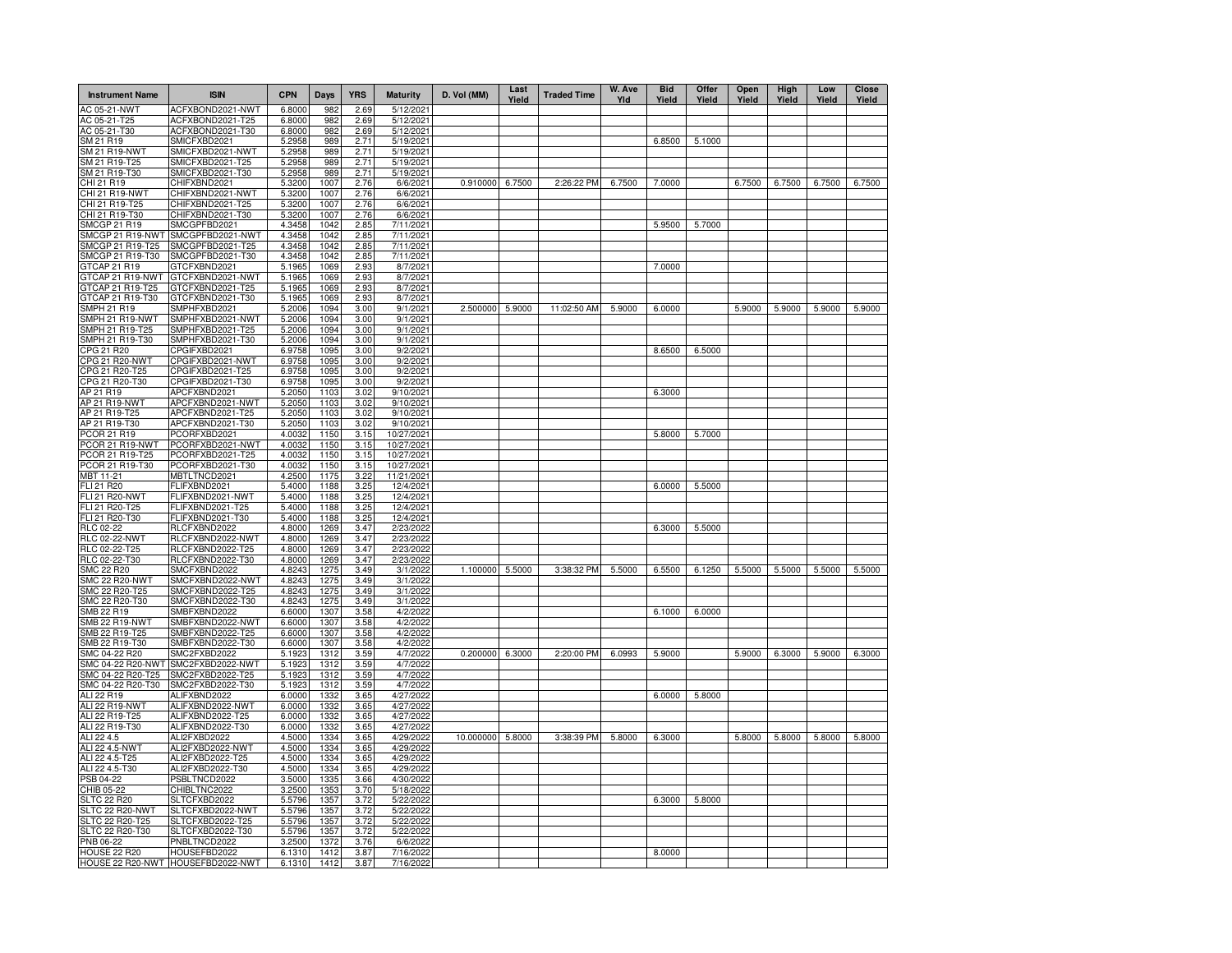| <b>Instrument Name</b>                | <b>ISIN</b>                          | <b>CPN</b>       | <b>Days</b>  | <b>YRS</b>   | <b>Maturity</b>         | D. Vol (MM) | Last<br>Yield | <b>Traded Time</b> | W. Ave<br>Yld | <b>Bid</b><br>Yield | Offer<br>Yield | Open<br>Yield | High<br>Yield | Low<br>Yield | <b>Close</b><br>Yield |
|---------------------------------------|--------------------------------------|------------------|--------------|--------------|-------------------------|-------------|---------------|--------------------|---------------|---------------------|----------------|---------------|---------------|--------------|-----------------------|
| <b>HOUSE 22 R20-T25</b>               | HOUSEFBD2022-T25                     | 6.1310           | 1412         | 3.87         | 7/16/2022               |             |               |                    |               |                     |                |               |               |              |                       |
| <b>HOUSE 22 R20-T30</b>               | HOUSEFBD2022-T30                     | 6.1310           | 1412         | 3.87         | 7/16/2022               |             |               |                    |               |                     |                |               |               |              |                       |
| SM 22 R19                             | SMICFXBD2022                         | 6.9442           | 1412         | 3.87         | 7/16/2022               |             |               |                    |               | 5.9000              | 5.8000         |               |               |              |                       |
| <b>SM 22 R19-NWT</b><br>SM 22 R19-T25 | SMICFXBD2022-NWT<br>SMICFXBD2022-T25 | 6.9442<br>6.9442 | 1412<br>1412 | 3.87<br>3.87 | 7/16/2022<br>7/16/2022  |             |               |                    |               |                     |                |               |               |              |                       |
| SM 22 R19-T30                         | SMICFXBD2022-T30                     | 6.9442           | 1412         | 3.87         | 7/16/2022               |             |               |                    |               |                     |                |               |               |              |                       |
| <b>AEV 22 R20</b>                     | AEVFXBND2022                         | 5.0056           | 1433         | 3.92         | 8/6/2022                |             |               |                    |               | 6.1500              |                |               |               |              |                       |
| <b>AEV 22 R20-NWT</b>                 | AEVFXBND2022-NWT                     | 5.0056           | 1433         | 3.92         | 8/6/2022                |             |               |                    |               |                     |                |               |               |              |                       |
| AEV 22 R20-T25                        | AEVFXBND2022-T25                     | 5.0056           | 1433         | 3.92         | 8/6/2022                |             |               |                    |               |                     |                |               |               |              |                       |
| AEV 22 R20-T30                        | AEVFXBND2022-T30                     | 5.0056           | 1433         | 3.92         | 8/6/2022                |             |               |                    |               |                     |                |               |               |              |                       |
| <b>FLI 22 R20</b>                     | FLIFXBND2022                         | 5.3567           | 1447         | 3.96         | 8/20/2022               |             |               |                    |               | 6.0000              |                |               |               |              |                       |
| <b>FLI 22 R20-NWT</b>                 | FLIFXBND2022-NWT                     | 5.3567           | 1447         | 3.96         | 8/20/2022               |             |               |                    |               |                     |                |               |               |              |                       |
| FLI 22 R20-T25                        | FLIFXBND2022-T25                     | 5.3567           | 1447         | 3.96         | 8/20/2022               |             |               |                    |               |                     |                |               |               |              |                       |
| FLI 22 R20-T30                        | FLIFXBND2022-T30                     | 5.3567           | 1447         | 3.96         | 8/20/2022               |             |               |                    |               |                     |                |               |               |              |                       |
| EW 09-22                              | EWBLTNCD2022                         | 4.0000           | 1479         | 4.05         | 9/21/2022               |             |               |                    |               |                     |                |               |               |              |                       |
| <b>PNB 10-22</b><br>CHIB 12-22        | PNB2LTNC2022<br>CHIB2LTN2022         | 3.7500           | 1515<br>1551 | 4.15<br>4.25 | 10/27/2022<br>12/2/2022 |             |               |                    |               |                     |                |               |               |              |                       |
| <b>RBANK 12-22</b>                    | RBANKLTN2022                         | 3.6500<br>4.1250 | 1565         | 4.28         | 12/16/2022              |             |               |                    |               |                     |                |               |               |              |                       |
| SMCGP 22 R20                          | SMCGPFBD2022                         | 5.3750           | 1571         | 4.30         | 12/22/2022              |             |               |                    |               | 7.2500              | 6.2500         |               |               |              |                       |
| SMCGP 22 R20-NWT                      | SMCGPFBD2022-NWT                     | 5.3750           | 1571         | 4.30         | 12/22/2022              |             |               |                    |               |                     |                |               |               |              |                       |
| SMCGP 22 R20-T25                      | SMCGPFBD2022-T25                     | 5.3750           | 1571         | 4.30         | 12/22/2022              |             |               |                    |               |                     |                |               |               |              |                       |
| SMCGP 22 R20-T30                      | SMCGPFBD2022-T30                     | 5.3750           | 1571         | 4.30         | 12/22/2022              |             |               |                    |               |                     |                |               |               |              |                       |
| CPI 01-23 R20                         | CPIFXBND2023                         | 5.0496           | 1587         | 4.34         | 1/7/2023                |             |               |                    |               | 6.9000              | 6.0000         |               |               |              |                       |
| CPI 01-23 R20-NWT                     | CPIFXBND2023-NWT                     | 5.0496           | 1587         | 4.34         | 1/7/2023                |             |               |                    |               |                     |                |               |               |              |                       |
| CPI 01-23 R20-T25                     | CPIFXBND2023-T25                     | 5.0496           | 1587         | 4.34         | 1/7/2023                |             |               |                    |               |                     |                |               |               |              |                       |
| CPI 01-23 R20-T30                     | CPIFXBND2023-T30                     | 5.0496           | 1587         | 4.34         | 1/7/2023                |             |               |                    |               |                     |                |               |               |              |                       |
| RCB 02-23                             | RCBLTNCD2023                         | 3.7500           | 1622         | 4.44         | 2/11/2023               |             |               |                    |               |                     |                |               |               |              |                       |
| BDO 02-23                             | BDOLTNCD2023                         | 3.6250           | 1629         | 4.46         | 2/18/2023               |             |               |                    |               |                     |                |               |               |              |                       |
| GTCAP 23 R20                          | GTCFXBND2023                         | 5.0937           | 1638         | 4.48         | 2/27/2023               |             |               |                    |               | 6.4500              |                |               |               |              |                       |
| GTCAP 23 R20-NWT                      | GTCFXBND2023-NWT                     | 5.0937           | 1638         | 4.48         | 2/27/2023               |             |               |                    |               |                     |                |               |               |              |                       |
| GTCAP 23 R20-T25<br>GTCAP 23 R20-T30  | GTCFXBND2023-T25<br>GTCFXBND2023-T30 | 5.0937<br>5.0937 | 1638<br>1638 | 4.48<br>4.48 | 2/27/2023<br>2/27/2023  |             |               |                    |               |                     |                |               |               |              |                       |
| <b>SMPH 23 R21</b>                    | SMPHFXBD2023                         | 5.6630           | 1640         | 4.49         | 3/1/2023                |             |               |                    |               | 7.2500              |                |               |               |              |                       |
| SMPH 23 R21-NWT                       | SMPHFXBD2023-NWT                     | 5.6630           | 1640         | 4.49         | 3/1/2023                |             |               |                    |               |                     |                |               |               |              |                       |
| SMPH 23 R21-T25                       | SMPHFXBD2023-T25                     | 5.6630           | 1640         | 4.49         | 3/1/2023                |             |               |                    |               |                     |                |               |               |              |                       |
| SMPH 23 R21-T30                       | SMPHFXBD2023-T30                     | 5.6630           | 1640         | 4.49         | 3/1/2023                |             |               |                    |               |                     |                |               |               |              |                       |
| <b>SMC 23 R21</b>                     | SMCFXBND2023                         | 6.2500           | 1658         | 4.54         | 3/19/2023               |             |               |                    |               | 6.4500              | 6.3050         |               |               |              |                       |
| <b>SMC 23 R21-NWT</b>                 | SMCFXBND2023-NWT                     | 6.2500           | 1658         | 4.54         | 3/19/2023               |             |               |                    |               |                     |                |               |               |              |                       |
| SMC 23 R21-T25                        | SMCFXBND2023-T25                     | 6.2500           | 1658         | 4.54         | 3/19/2023               |             |               |                    |               |                     |                |               |               |              |                       |
| SMC 23 R21-T30                        | SMCFXBND2023-T30                     | 6.2500           | 1658         | 4.54         | 3/19/2023               |             |               |                    |               |                     |                |               |               |              |                       |
| PNB 04-23                             | PNBLTNCD2023                         | 3.8750           | 1696         | 4.64         | 4/26/2023               |             |               |                    |               |                     |                |               |               |              |                       |
| ALI 28 R23                            | ALIFXBND2028                         | 5.9203           | 1697         | 4.65         | 4/27/2023               |             |               |                    |               | 7.2500              |                |               |               |              |                       |
| ALI 28 R23-NWT                        | ALIFXBND2028-NWT<br>ALIFXBND2028-T25 | 5.9203<br>5.9203 | 1697         | 4.65<br>4.65 | 4/27/2023<br>4/27/2023  |             |               |                    |               |                     |                |               |               |              |                       |
| ALI 28 R23-T25<br>ALI 28 R23-T30      | ALIFXBND2028-T30                     | 5.9203           | 1697<br>1697 | 4.65         | 4/27/2023               |             |               |                    |               |                     |                |               |               |              |                       |
| EDC 23 R19                            | EDCFXBND2023                         | 4.7312           | 1703         | 4.66         | 5/3/2023                |             |               |                    |               | 7.6250              |                |               |               |              |                       |
| EDC 23 R19-NWT                        | EDCFXBND2023-NWT                     | 4.7312           | 1703         | 4.66         | 5/3/2023                |             |               |                    |               |                     |                |               |               |              |                       |
| EDC 23 R19-T25                        | EDCFXBND2023-T25                     | 4.7312           | 1703         | 4.66         | 5/3/2023                |             |               |                    |               |                     |                |               |               |              |                       |
| EDC 23 R19-T30                        | EDCFXBND2023-T30                     | 4.7312           | 1703         | 4.66         | 5/3/2023                |             |               |                    |               |                     |                |               |               |              |                       |
| <b>SECB 05-23</b>                     | SECBLTNC2023                         | 3.8750           | 1708         | 4.68         | 5/8/2023                |             |               |                    |               |                     |                |               |               |              |                       |
| BPI 05-23                             | BPILTNCD2023                         | 3.7500           | 1724         | 4.72         | 5/24/2023               |             |               |                    |               |                     |                |               |               |              |                       |
| AC 23 R22                             | ACFXBOND2023                         | 3.9200           | 1768         | 4.84         | 7/7/2023                |             |               |                    |               | 6.7750              |                |               |               |              |                       |
| <b>AC 23 R22-NWT</b>                  | ACFXBOND2023-NWT                     | 3.9200           | 1768         | 4.84         | 7/7/2023                |             |               |                    |               |                     |                |               |               |              |                       |
| AC 23 R22-T25                         | ACFXBOND2023-T25                     | 3.9200           | 1768         | 4.84         | 7/7/2023                |             |               |                    |               |                     |                |               |               |              |                       |
| AC 23 R22-T30                         | ACFXBOND2023-T30                     | 3.9200           | 1768         | 4.84         | 7/7/2023                |             |               |                    |               |                     |                |               |               |              |                       |
| <b>SMCGP 23 R21</b>                   | SMCGPFBD2023                         | 4.7575           | 1772         | 4.85         | 7/11/2023               |             |               |                    |               | 6.2500              |                |               |               |              |                       |
| SMCGP 23 R21-NWT<br>SMCGP 23 R21-T25  | SMCGPFBD2023-NWT<br>SMCGPFBD2023-T25 | 4.7575<br>4.7575 | 1772<br>1772 | 4.85<br>4.85 | 7/11/2023<br>7/11/2023  |             |               |                    |               |                     |                |               |               |              |                       |
| SMCGP 23 R21-T30                      | SMCGPFBD2023-T30                     | 4.7575           | 1772         | 4.85         | 7/11/2023               |             |               |                    |               |                     |                |               |               |              |                       |
| GLO 23 R20                            | GLOFXBND2023                         | 5.2792           | 1778         | 4.87         | 7/17/2023               |             |               |                    |               | 6.6500              |                |               |               |              |                       |
| GLO 23 R20-NWT                        | GLOFXBND2023-NWT                     | 5.2792           | 1778         | 4.87         | 7/17/2023               |             |               |                    |               |                     |                |               |               |              |                       |
| GLO 23 R20-T25                        | GLOFXBND2023-T25                     | 5.2792           | 1778         | 4.87         | 7/17/2023               |             |               |                    |               |                     |                |               |               |              |                       |
| GLO 23 R20-T30                        | GLOFXBND2023-T30                     | 5.2792           | 1778         | 4.87         | 7/17/2023               |             |               |                    |               |                     |                |               |               |              |                       |
| SMCGP 08-23 R21                       | SMCGP2BD2023                         | 6.7500           | 1809         | 4.95         | 8/17/2023               |             |               |                    |               | 6.8500              |                |               |               |              |                       |
| SMCGP 08-23 R21-NV                    | SMCGP2BD2023-NWT                     | 6.7500           | 1809         | 4.95         | 8/17/2023               |             |               |                    |               |                     |                |               |               |              |                       |
| SMCGP 08-23 R21-T2                    | SMCGP2BD2023-T25                     | 6.7500           | 1809         | 4.95         | 8/17/2023               |             |               |                    |               |                     |                |               |               |              |                       |
| SMCGP 08-23 R21-T3                    | SMCGP2BD2023-T30                     | 6.7500           | 1809         | 4.95         | 8/17/2023               |             |               |                    |               |                     |                |               |               |              |                       |
| UBP 08-23                             | JBPLTNCD2023                         | 4.3750           | 1813         | 4.96         | 8/21/2023               |             |               |                    |               |                     |                |               |               |              |                       |
| MBT 09-23                             | MBTLTNCD2023                         | 3.5000           | 1842         | 5.04         | 9/19/2023               |             |               |                    |               |                     |                |               |               |              |                       |
| ALI 23 R22                            | ALIFXBND2023                         | 3.8915           | 1860         | 5.09         | 10/7/2023               |             |               |                    |               | 6.6250              |                |               |               |              |                       |
| ALI 23 R22-NWT<br>ALI 23 R22-T25      | ALIFXBND2023-NWT<br>ALIFXBND2023-T25 | 3.8915<br>3.8915 | 1860<br>1860 | 5.09<br>5.09 | 10/7/2023<br>10/7/2023  |             |               |                    |               |                     |                |               |               |              |                       |
| ALI 23 R22-T30                        | ALIFXBND2023-T30                     | 3.8915           | 1860         | 5.09         | 10/7/2023               |             |               |                    |               |                     |                |               |               |              |                       |
|                                       |                                      |                  |              |              |                         |             |               |                    |               |                     |                |               |               |              |                       |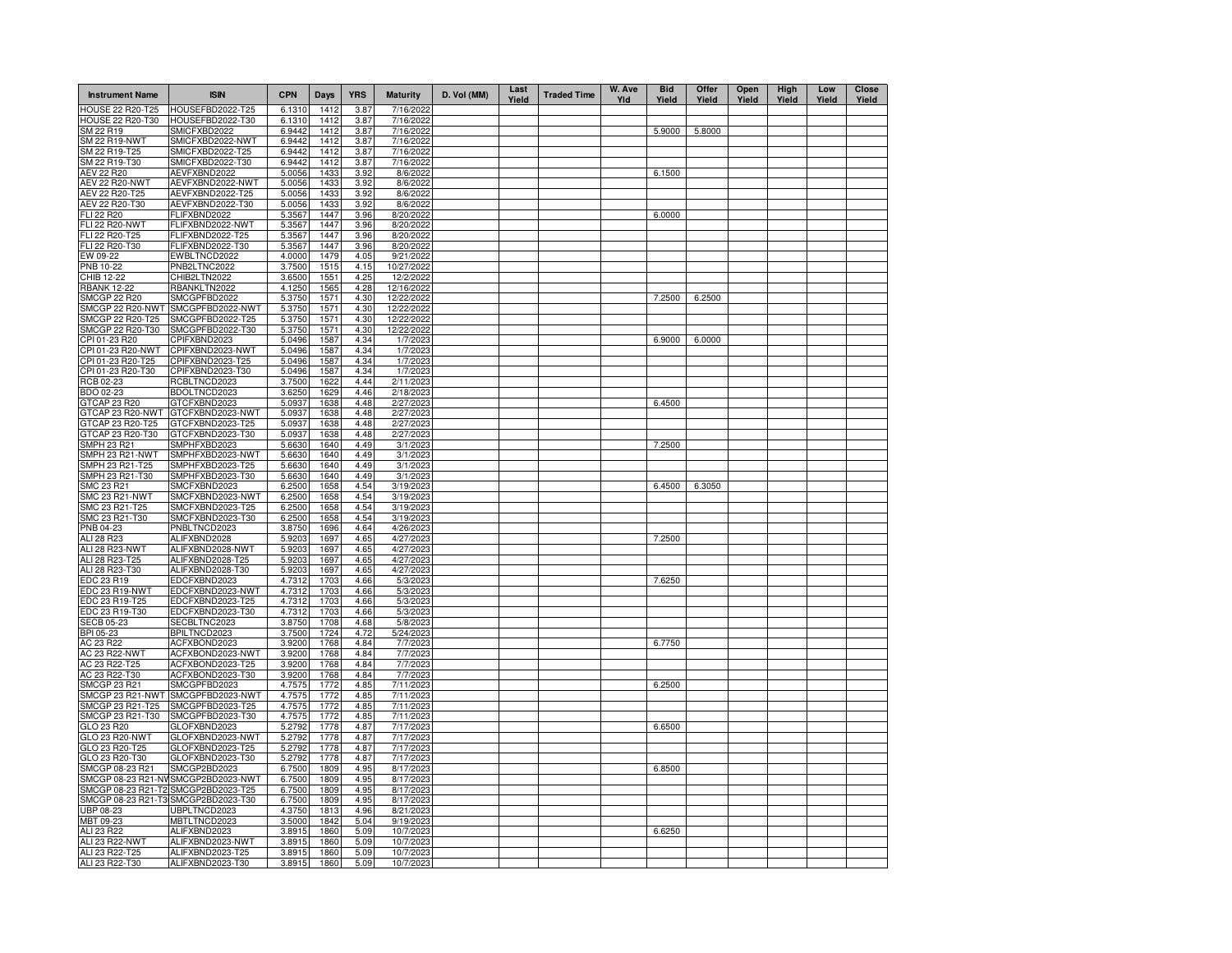| <b>Instrument Name</b>                 | <b>ISIN</b>                          | <b>CPN</b>       | Days         | <b>YRS</b>   | <b>Maturity</b>        | D. Vol (MM) | Last<br>Yield | <b>Traded Time</b> | W. Ave<br>Yld | <b>Bid</b><br>Yield | Offer<br>Yield | Open<br>Yield | High<br>Yield | Low<br>Yield | Close<br>Yield |
|----------------------------------------|--------------------------------------|------------------|--------------|--------------|------------------------|-------------|---------------|--------------------|---------------|---------------------|----------------|---------------|---------------|--------------|----------------|
| PCOR 23 R21                            | PCORFXBD2023                         | 4.5219           | 1880         | 5.15         | 10/27/2023             | 2.000000    | 6.5000        | 9:11:57 AM         | 6.5000        | 6.2250              | 5.8500         | 6.5000        | 6.5000        | 6.5000       | 6.5000         |
| PCOR 23 R21-NWT                        | PCORFXBD2023-NWT                     | 4.5219           | 1880         | 5.15         | 10/27/2023             |             |               |                    |               |                     |                |               |               |              |                |
| PCOR 23 R21-T25                        | PCORFXBD2023-T25                     | 4.5219           | 1880         | 5.15         | 10/27/2023             |             |               |                    |               |                     |                |               |               |              |                |
| PCOR 23 R21-T30                        | PCORFXBD2023-T30                     | 4.5219           | 1880         | 5.15         | 10/27/2023             |             |               |                    |               |                     |                |               |               |              |                |
| <b>SECB 11-23</b><br>BDO 11-23         | SECB2LTN2023<br>BDO2LTNC2023         | 4.5000<br>4.3750 | 1886<br>1891 | 5.16<br>5.18 | 11/2/2023<br>11/7/2023 |             |               |                    |               |                     |                |               |               |              |                |
| FLI 23 R20                             | FLIFXBND2023                         | 5.4333           | 1892         | 5.18         | 11/8/2023              |             |               |                    |               | 6.5000              |                |               |               |              |                |
| FLI 23 R20-NWT                         | FLIFXBND2023-NWT                     | 5.4333           | 1892         | 5.18         | 11/8/2023              |             |               |                    |               |                     |                |               |               |              |                |
| FLI 23 R20-T25                         | FLIFXBND2023-T25                     | 5.4333           | 1892         | 5.18         | 11/8/2023              |             |               |                    |               |                     |                |               |               |              |                |
| FLI 23 R20-T30                         | FLIFXBND2023-T30                     | 5.4333           | 1892         | 5.18         | 11/8/2023              |             |               |                    |               |                     |                |               |               |              |                |
| AEV 23 R20                             | AEVFXBND2023                         | 4.6188           | 1905         | 5.22         | 11/21/2023             |             |               |                    |               | 6.3500              |                |               |               |              |                |
| AEV 23 R20-NWT                         | AEVFXBND2023-NWT                     | 4.6188           | 1905         | 5.22         | 11/21/2023             |             |               |                    |               |                     |                |               |               |              |                |
| AEV 23 R20-T25                         | AEVFXBND2023-T25                     | 4.6188           | 1905         | 5.22         | 11/21/2023             |             |               |                    |               |                     |                |               |               |              |                |
| AEV 23 R20-T30                         | AEVFXBND2023-T30                     | 4.6188           | 1905         | 5.22         | 11/21/2023             |             |               |                    |               |                     |                |               |               |              |                |
| EW 12-23                               | EWBLTNCD2023                         | 4.6250           | 1921         | 5.26         | 12/7/2023              |             |               |                    |               |                     |                |               |               |              |                |
| SM 23 R21                              | SMICFXBD2023                         | 5.1590           | 1923         | 5.26         | 12/9/2023              |             |               |                    |               | 6.1500              |                |               |               |              |                |
| SM 23 R21-NWT                          | SMICFXBD2023-NWT                     | 5.1590           | 1923         | 5.26         | 12/9/2023              |             |               |                    |               |                     |                |               |               |              |                |
| SM 23 R21-T25<br>SM 23 R21-T30         | SMICFXBD2023-T25<br>SMICFXBD2023-T30 | 5.1590<br>5.1590 | 1923<br>1923 | 5.26<br>5.26 | 12/9/2023<br>12/9/2023 |             |               |                    |               |                     |                |               |               |              |                |
| CHIB 01-24                             | CHIBLTNC2024                         | 4.5500           | 1957         | 5.36         | 1/12/2024              |             |               |                    |               |                     |                |               |               |              |                |
| <b>RBANK 01-24</b>                     | RBANKLTN2024                         | 4.8750           | 1961         | 5.37         | 1/16/2024              |             |               |                    |               |                     |                |               |               |              |                |
| FDC 24 R21                             | FDCFXBND2024                         | 6.1458           | 1969         | 5.39         | 1/24/2024              |             |               |                    |               | 6.2000              | 5.7500         |               |               |              |                |
| FDC 24 R21-NWT                         | FDCFXBND2024-NWT                     | 6.1458           | 1969         | 5.39         | 1/24/2024              |             |               |                    |               |                     |                |               |               |              |                |
| FDC 24 R21-T25                         | FDCFXBND2024-T25                     | 6.1458           | 1969         | 5.39         | 1/24/2024              |             |               |                    |               |                     |                |               |               |              |                |
| FDC 24 R21-T30                         | FDCFXBND2024-T30                     | 6.1458           | 1969         | 5.39         | 1/24/2024              |             |               |                    |               |                     |                |               |               |              |                |
| ALI 24 R20                             | ALIFXBND2024                         | 5.0000           | 1975         | 5.41         | 1/30/2024              |             |               |                    |               | 6.7000              | 6.2000         |               |               |              |                |
| ALI 24 R20-NWT                         | ALIFXBND2024-NWT                     | 5.0000           | 1975         | 5.41         | 1/30/2024              |             |               |                    |               |                     |                |               |               |              |                |
| ALI 24 R20-T25                         | ALIFXBND2024-T25                     | 5.0000           | 1975         | 5.41         | 1/30/2024              |             |               |                    |               |                     |                |               |               |              |                |
| ALI 24 R20-T30                         | ALIFXBND2024-T30                     | 5.0000           | 1975         | 5.41         | 1/30/2024              |             |               |                    |               |                     |                |               |               |              |                |
| <b>TEL 24 R21</b>                      | TELFXBND2024                         | 5.2813           | 1982         | 5.43         | 2/6/2024               |             |               |                    |               | 6.9000              |                |               |               |              |                |
| <b>TEL 24 R21-NWT</b>                  | TELFXBND2024-NWT                     | 5.2813           | 1982         | 5.43         | 2/6/2024               |             |               |                    |               |                     |                |               |               |              |                |
| TEL 24 R21-T25                         | TELFXBND2024-T25                     | 5.2813           | 1982         | 5.43         | 2/6/2024               |             |               |                    |               |                     |                |               |               |              |                |
| TEL 24 R21-T30<br>PSB 02-24            | TELFXBND2024-T30<br>PSBLTNCD2024     | 5.2813<br>5.0000 | 1982<br>1985 | 5.43<br>5.43 | 2/6/2024<br>2/9/2024   |             |               |                    |               |                     |                |               |               |              |                |
| <b>JGS 24 R20</b>                      | JGSFXBND2024                         | 5.3000           | 2003         | 5.48         | 2/27/2024              |             |               |                    |               | 6.9000              |                |               |               |              |                |
| <b>JGS 24 R20-NWT</b>                  | JGSFXBND2024-NWT                     | 5.3000           | 2003         | 5.48         | 2/27/2024              |             |               |                    |               |                     |                |               |               |              |                |
| JGS 24 R20-T25                         | JGSFXBND2024-T25                     | 5.3000           | 2003         | 5.48         | 2/27/2024              |             |               |                    |               |                     |                |               |               |              |                |
| JGS 24 R20-T30                         | JGSFXBND2024-T30                     | 5.3000           | 2003         | 5.48         | 2/27/2024              |             |               |                    |               |                     |                |               |               |              |                |
| <b>SMC 24 R22</b>                      | SMCFXBND2024                         | 5.2840           | 2006         | 5.49         | 3/1/2024               |             |               |                    |               | 7.1000              | 6.4500         |               |               |              |                |
| <b>SMC 24 R22-NWT</b>                  | SMCFXBND2024-NWT                     | 5.2840           | 2006         | 5.49         | 3/1/2024               |             |               |                    |               |                     |                |               |               |              |                |
| SMC 24 R22-T25                         | SMCFXBND2024-T25                     | 5.2840           | 2006         | 5.49         | 3/1/2024               |             |               |                    |               |                     |                |               |               |              |                |
| SMC 24 R22-T30                         | SMCFXBND2024-T30                     | 5.2840           | 2006         | 5.49         | 3/1/2024               |             |               |                    |               |                     |                |               |               |              |                |
| STIESG 24 R22                          | STIGFXBD2024                         | 5.8085           | 2028         | 5.55         | 3/23/2024              |             |               |                    |               | 6.5000              |                |               |               |              |                |
| STIESG 24 R22-NWT                      | STIGFXBD2024-NWT                     | 5.8085           | 2028         | 5.55         | 3/23/2024              |             |               |                    |               |                     |                |               |               |              |                |
| STIESG 24 R22-T25                      | STIGFXBD2024-T25                     | 5.8085           | 2028         | 5.55         | 3/23/2024              |             |               |                    |               |                     |                |               |               |              |                |
| STIESG 24 R22-T30<br><b>MEG 24 R22</b> | STIGFXBD2024-T30<br>MEGFXBND2024     | 5.8085<br>5.3535 | 2028<br>2033 | 5.55<br>5.57 | 3/23/2024<br>3/28/2024 |             |               |                    |               | 7.6000              | 5.7000         |               |               |              |                |
| MEG 24 R22-NWT                         | MEGFXBND2024-NWT                     | 5.3535           | 2033         | 5.57         | 3/28/2024              |             |               |                    |               |                     |                |               |               |              |                |
| MEG 24 R22-T25                         | MEGFXBND2024-T25                     | 5.3535           | 2033         | 5.57         | 3/28/2024              |             |               |                    |               |                     |                |               |               |              |                |
| MEG 24 R22-T30                         | MEGFXBND2024-T30                     | 5.3535           | 2033         | 5.57         | 3/28/2024              |             |               |                    |               |                     |                |               |               |              |                |
| <b>MNTC 24 R21</b>                     | MNTCFXBD2024                         | 5.5000           | 2036         | 5.57         | 3/31/2024              |             |               |                    |               | 6.9500              |                |               |               |              |                |
| MNTC 24 R21-NWT                        | MNTCFXBD2024-NWT                     | 5.5000           | 2036         | 5.57         | 3/31/2024              |             |               |                    |               |                     |                |               |               |              |                |
| MNTC 24 R21-T25                        | MNTCFXBD2024-T25                     | 5.5000           | 2036         | 5.57         | 3/31/2024              |             |               |                    |               |                     |                |               |               |              |                |
| MNTC 24 R21-T30                        | MNTCFXBD2024-T30                     | 5.5000           | 2036         | 5.57         | 3/31/2024              |             |               |                    |               |                     |                |               |               |              |                |
| SMB 24 R21                             | SMBFXBND2024                         | 6.0000           | 2038         | 5.58         | 4/2/2024               |             |               |                    |               | 7.4000              |                |               |               |              |                |
| <b>SMB 24 R21-NWT</b>                  | SMBFXBND2024-NWT                     | 6.0000           | 2038         | 5.58         | 4/2/2024               |             |               |                    |               |                     |                |               |               |              |                |
| SMB 24 R21-T25<br>SMB 24 R21-T30       | SMBFXBND2024-T25<br>SMBFXBND2024-T30 | 6.0000<br>6.0000 | 2038<br>2038 | 5.58<br>5.58 | 4/2/2024<br>4/2/2024   |             |               |                    |               |                     |                |               |               |              |                |
| SMPH 05-24 R22                         | SMPH2FBD2024                         | 5.1683           | 2084         | 5.71         | 5/18/2024              |             |               |                    |               | 6.5000              |                |               |               |              |                |
|                                        | SMPH 05-24 R22-NW1SMPH2FBD2024-NWT   | 5.1683           | 2084         | 5.71         | 5/18/2024              |             |               |                    |               |                     |                |               |               |              |                |
| SMPH 05-24 R22-T25                     | SMPH2FBD2024-T25                     | 5.1683           | 2084         | 5.71         | 5/18/2024              |             |               |                    |               |                     |                |               |               |              |                |
| SMPH 05-24 R22-T30 SMPH2FBD2024-T30    |                                      | 5.1683           | 2084         | 5.71         | 5/18/2024              |             |               |                    |               |                     |                |               |               |              |                |
| SM 24 R21                              | SMICFXBD2024                         | 5.6125           | 2085         | 5.71         | 5/19/2024              |             |               |                    |               | 6.6500              |                |               |               |              |                |
| <b>SM 24 R21-NWT</b>                   | SMICFXBD2024-NWT                     | 5.6125           | 2085         | 5.71         | 5/19/2024              |             |               |                    |               |                     |                |               |               |              |                |
| SM 24 R21-T25                          | SMICFXBD2024-T25                     | 5.6125           | 2085         | 5.71         | 5/19/2024              |             |               |                    |               |                     |                |               |               |              |                |
| SM 24 R21-T30                          | SMICFXBD2024-T30                     | 5.6125           | 2085         | 5.71         | 5/19/2024              |             |               |                    |               |                     |                |               |               |              |                |
| MBT 07-24                              | MBTLTNCD2024                         | 3.8750           | 2147         | 5.88         | 7/20/2024              |             |               |                    |               |                     |                |               |               |              |                |
| DD 24 R22                              | DDFXBOND2024                         | 6.0952           | 2148         | 5.88         | 7/21/2024              |             |               |                    |               | 8.6000              | 6,5000         |               |               |              |                |
| <b>DD 24 R22-NWT</b>                   | DDFXBOND2024-NWT                     | 6.0952           | 2148         | 5.88         | 7/21/2024              |             |               |                    |               |                     |                |               |               |              |                |
| DD 24 R22-T25                          | DDFXBOND2024-T25                     | 6.0952           | 2148         | 5.88         | 7/21/2024              |             |               |                    |               |                     |                |               |               |              |                |
| DD 24 R22-T30<br>GTCAP 24 R21          | DDFXBOND2024-T30<br>GTCFXBND2024     | 6.0952<br>5.6250 | 2148<br>2165 | 5.88<br>5.93 | 7/21/2024<br>8/7/2024  |             |               |                    |               | 7.5000              |                |               |               |              |                |
|                                        | GTCAP 24 R21-NWT GTCFXBND2024-NWT    | 5.6250           | 2165         | 5.93         | 8/7/2024               |             |               |                    |               |                     |                |               |               |              |                |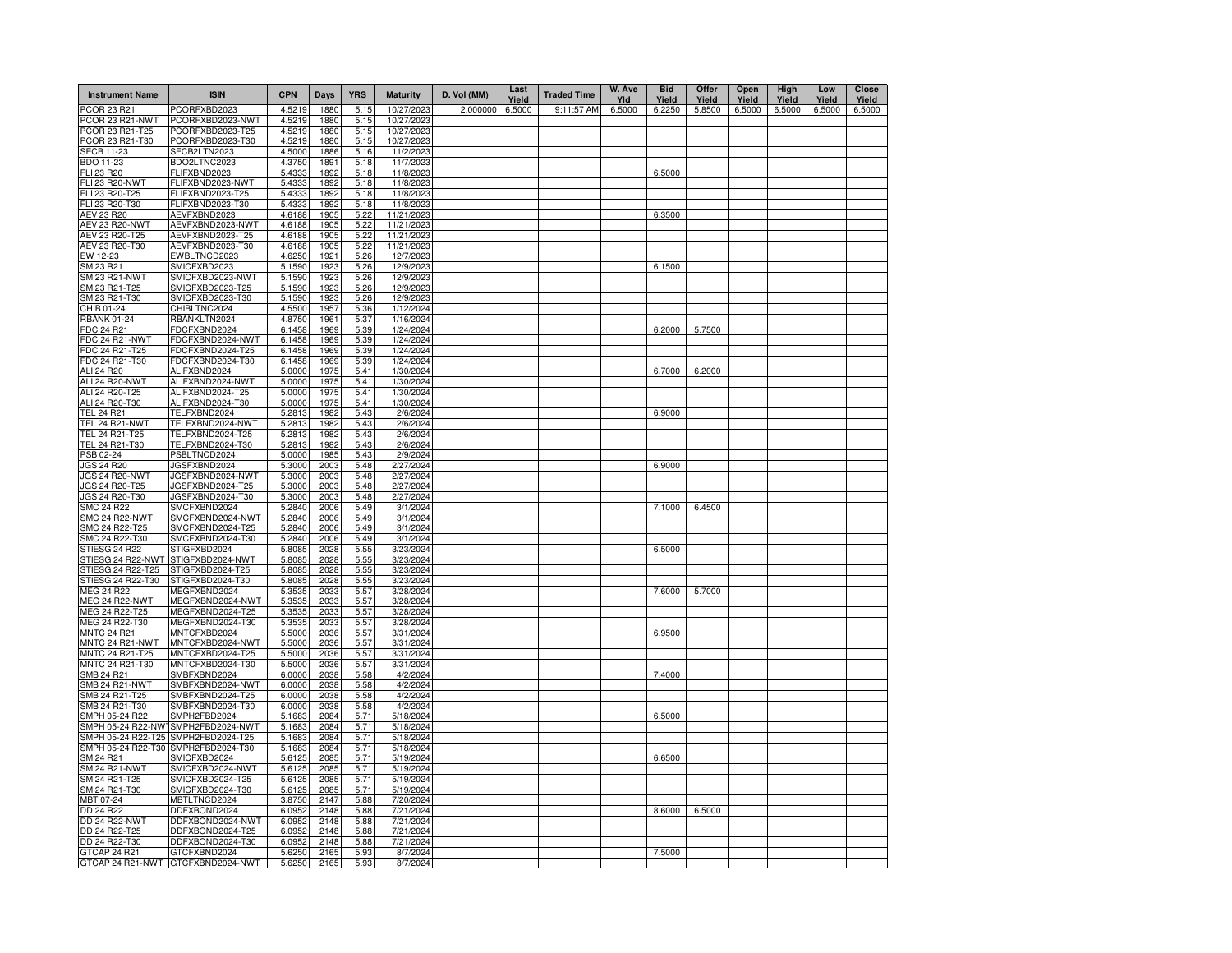| <b>Instrument Name</b>                  | <b>ISIN</b>                          | <b>CPN</b>       | Days         | <b>YRS</b>   | <b>Maturity</b>          | D. Vol (MM) | Last<br>Yield | <b>Traded Time</b> | W. Ave<br>YId | <b>Bid</b><br>Yield | Offer<br>Yield | Open<br>Yield | High<br>Yield | Low<br>Yield | <b>Close</b><br>Yield |
|-----------------------------------------|--------------------------------------|------------------|--------------|--------------|--------------------------|-------------|---------------|--------------------|---------------|---------------------|----------------|---------------|---------------|--------------|-----------------------|
| GTCAP 24 R21-T25                        | GTCFXBND2024-T25                     | 5.6250           | 2165         | 5.93         | 8/7/2024                 |             |               |                    |               |                     |                |               |               |              |                       |
| GTCAP 24 R21-T30                        | GTCFXBND2024-T30                     | 5.6250           | 2165         | 5.93         | 8/7/2024                 |             |               |                    |               |                     |                |               |               |              |                       |
| <b>VLL 24 R23</b>                       | VLLFXBND2024                         | 5.7512           | 2166<br>2166 | 5.93         | 8/8/2024                 |             |               |                    |               | 7.3750              |                |               |               |              |                       |
| VLL 24 R23-NWT<br>VLL 24 R23-T25        | VLLFXBND2024-NWT<br>VLLFXBND2024-T25 | 5.7512<br>5.7512 | 2166         | 5.93<br>5.93 | 8/8/2024<br>8/8/2024     |             |               |                    |               |                     |                |               |               |              |                       |
| VLL 24 R23-T30                          | VLLFXBND2024-T30                     | 5.7512           | 2166         | 5.93         | 8/8/2024                 |             |               |                    |               |                     |                |               |               |              |                       |
| SMPH 24 R21                             | SMPHFXBD2024                         | 5.7417           | 2190         | 6.00         | 9/1/2024                 |             |               |                    |               | 7.5000              |                |               |               |              |                       |
| SMPH 24 R21-NWT                         | SMPHFXBD2024-NWT                     | 5.7417           | 2190         | 6.00         | 9/1/2024                 |             |               |                    |               |                     |                |               |               |              |                       |
| SMPH 24 R21-T25                         | SMPHFXBD2024-T25                     | 5.7417           | 2190         | 6.00         | 9/1/2024                 |             |               |                    |               |                     |                |               |               |              |                       |
| SMPH 24 R21-T30                         | SMPHFXBD2024-T30                     | 5.7417           | 2190         | 6.00         | 9/1/2024                 |             |               |                    |               |                     |                |               |               |              |                       |
| <b>FLI 24 R21</b>                       | FLIFXBND2024                         | 5.6389           | 2284         | 6.25         | 12/4/2024                |             |               |                    |               | 7.0000              |                |               |               |              |                       |
| FLI 24 R21-NWT                          | FLIFXBND2024-NWT                     | 5.6389           | 2284         | 6.25         | 12/4/2024                |             |               |                    |               |                     |                |               |               |              |                       |
| FLI 24 R21-T25                          | FLIFXBND2024-T25                     | 5.6389           | 2284         | 6.25         | 12/4/2024                |             |               |                    |               |                     |                |               |               |              |                       |
| FLI 24 R21-T30                          | FLIFXBND2024-T30                     | 5.6389           | 2284         | 6.25         | 12/4/2024                |             |               |                    |               |                     |                |               |               |              |                       |
| <b>SMCGP 24 R22</b>                     | SMCGPFBD2024                         | 6.2500           | 2302<br>2302 | 6.30         | 12/22/2024               |             |               |                    |               | 6.6000              |                |               |               |              |                       |
| SMCGP 24 R22-NWT<br>SMCGP 24 R22-T25    | SMCGPFBD2024-NWT<br>SMCGPFBD2024-T25 | 6.2500<br>6.2500 | 2302         | 6.30<br>6.30 | 12/22/2024<br>12/22/2024 |             |               |                    |               |                     |                |               |               |              |                       |
| SMCGP 24 R22-T30                        | SMCGPFBD2024-T30                     | 6.2500           | 2302         | 6.30         | 12/22/2024               |             |               |                    |               |                     |                |               |               |              |                       |
| AC 25 R23                               | ACFXBOND2025                         | 4.8200           | 2352         | 6.44         | 2/10/2025                |             |               |                    |               | 7.3500              |                |               |               |              |                       |
| AC 25 R23-NWT                           | ACFXBOND2025-NWT                     | 4.8200           | 2352         | 6.44         | 2/10/2025                |             |               |                    |               |                     |                |               |               |              |                       |
| AC 25 R23-T25                           | ACFXBOND2025-T25                     | 4.8200           | 2352         | 6.44         | 2/10/2025                |             |               |                    |               |                     |                |               |               |              |                       |
| AC 25 R23-T30                           | ACFXBOND2025-T30                     | 4.8200           | 2352         | 6.44         | 2/10/2025                |             |               |                    |               |                     |                |               |               |              |                       |
| RLC 02-25                               | RLCFXBND2025                         | 4.9344           | 2365         | 6.48         | 2/23/2025                |             |               |                    |               | 7.7500              |                |               |               |              |                       |
| <b>RLC 02-25-NWT</b>                    | RLCFXBND2025-NWT                     | 4.9344           | 2365         | 6.48         | 2/23/2025                |             |               |                    |               |                     |                |               |               |              |                       |
| RLC 02-25-T25                           | RLCFXBND2025-T25                     | 4.9344           | 2365         | 6.48         | 2/23/2025                |             |               |                    |               |                     |                |               |               |              |                       |
| RLC 02-25-T30                           | RLCFXBND2025-T30                     | 4.9344           | 2365         | 6.48         | 2/23/2025                |             |               |                    |               |                     |                |               |               |              |                       |
| SMPH 03-25 R23                          | SMPH2FBD2025                         | 6.0804           | 2371         | 6.49         | 3/1/2025                 | 1.000000    | 6.4750        | 3:24:25 PM         | 6.4750        | 6.5000              |                | 6.4750        | 6.4750        | 6.4750       | 6.4750                |
|                                         | SMPH 03-25 R23-NW1SMPH2FBD2025-NWT   | 6.0804           | 2371         | 6.49         | 3/1/2025                 |             |               |                    |               |                     |                |               |               |              |                       |
| SMPH 03-25 R23-T25                      | SMPH2FBD2025-T25                     | 6.0804           | 2371         | 6.49         | 3/1/2025                 |             |               |                    |               |                     |                |               |               |              |                       |
| SMPH 03-25 R23-T30                      | SMPH2FBD2025-T30                     | 6.0804           | 2371         | 6.49         | 3/1/2025                 |             |               |                    |               |                     |                |               |               |              |                       |
| SMC 25 R23                              | SMCFXBND2025                         | 6.6250           | 2389         | 6.54         | 3/19/2025                |             |               |                    |               | 6.7500              | 6.4000         |               |               |              |                       |
| SMC 25 R23-NWT                          | SMCFXBND2025-NWT<br>SMCFXBND2025-T25 | 6.6250           | 2389         | 6.54         | 3/19/2025                |             |               |                    |               |                     |                |               |               |              |                       |
| SMC 25 R23-T25<br>SMC 25 R23-T30        | SMCFXBND2025-T30                     | 6.6250<br>6.6250 | 2389<br>2389 | 6.54<br>6.54 | 3/19/2025<br>3/19/2025   |             |               |                    |               |                     |                |               |               |              |                       |
| ALI 25 R21                              | ALIFXBND2025                         | 5.6250           | 2426         | 6.64         | 4/25/2025                | 10.000000   | 6.9500        | 11:03:16 AM        | 6.9500        | 7.2000              |                | 6.9500        | 6.9500        | 6.9500       | 6.9500                |
| ALI 25 R21-NWT                          | ALIFXBND2025-NWT                     | 5.6250           | 2426         | 6.64         | 4/25/2025                |             |               |                    |               |                     |                |               |               |              |                       |
| ALI 25 R21-T25                          | ALIFXBND2025-T25                     | 5.6250           | 2426         | 6.64         | 4/25/2025                |             |               |                    |               |                     |                |               |               |              |                       |
| ALI 25 R21-T30                          | ALIFXBND2025-T30                     | 5.6250           | 2426         | 6.64         | 4/25/2025                |             |               |                    |               |                     |                |               |               |              |                       |
| <b>SLTC 25 R22</b>                      | SLTCFXBD2025                         | 6.4872           | 2453         | 6.72         | 5/22/2025                |             |               |                    |               | 8.7500              | 6.2500         |               |               |              |                       |
| SLTC 25 R22-NWT                         | SLTCFXBD2025-NWT                     | 6.4872           | 2453         | 6.72         | 5/22/2025                |             |               |                    |               |                     |                |               |               |              |                       |
| <b>SLTC 25 R22-T25</b>                  | SLTCFXBD2025-T25                     | 6.4872           | 2453         | 6.72         | 5/22/2025                |             |               |                    |               |                     |                |               |               |              |                       |
| SLTC 25 R22-T30                         | SLTCFXBD2025-T30                     | 6.4872           | 2453         | 6.72         | 5/22/2025                |             |               |                    |               |                     |                |               |               |              |                       |
| <b>NLEX 25 R23</b>                      | NLEXFXBD2025                         | 6.6407           | 2496         | 6.83         | 7/4/2025                 |             |               |                    |               | 6.5750              |                |               |               |              |                       |
| NLEX 25 R23-NWT                         | NLEXFXBD2025-NWT                     | 6.6407           | 2496         | 6.83         | 7/4/2025                 |             |               |                    |               |                     |                |               |               |              |                       |
| NLEX 25 R23-T25                         | NLEXFXBD2025-T25                     | 6.6407           | 2496         | 6.83         | 7/4/2025                 |             |               |                    |               |                     |                |               |               |              |                       |
| NLEX 25 R23-T30                         | NLEXFXBD2025-T30                     | 6.6407           | 2496         | 6.83         | 7/4/2025                 |             |               |                    |               |                     |                |               |               |              |                       |
| <b>HOUSE 25 R22</b>                     | HOUSEFBD2025                         | 6.8666           | 2508         | 6.87         | 7/16/2025                |             |               |                    |               | 8.3750              |                |               |               |              |                       |
| HOUSE 25 R22-NWT<br>HOUSE 25 R22-T25    | HOUSEFBD2025-NWT<br>HOUSEFBD2025-T25 | 6.8666<br>6.8666 | 2508<br>2508 | 6.87         | 7/16/2025<br>7/16/2025   |             |               |                    |               |                     |                |               |               |              |                       |
| HOUSE 25 R22-T30                        | HOUSEFBD2025-T30                     | 6.8666           | 2508         | 6.87<br>6.87 | 7/16/2025                |             |               |                    |               |                     |                |               |               |              |                       |
| FLI 25 R22                              | ELIFXBND2025                         | 5.7139           | 2543         | 6.96         | 8/20/2025                |             |               |                    |               | 7.0500              |                |               |               |              |                       |
| <b>FLI 25 R22-NWT</b>                   | FLIFXBND2025-NWT                     | 5.7139           | 2543         | 6.96         | 8/20/2025                |             |               |                    |               |                     |                |               |               |              |                       |
| FLI 25 R22-T25                          | FLIFXBND2025-T25                     | 5.7139           | 2543         | 6.96         | 8/20/2025                |             |               |                    |               |                     |                |               |               |              |                       |
| FLI 25 R22-T30                          | FLIFXBND2025-T30                     | 5.7139           | 2543         | 6.96         | 8/20/2025                |             |               |                    |               |                     |                |               |               |              |                       |
| ALI 25 R22                              | ALI2FXBD2025                         | 4.7500           | 2609         | 7.14         | 10/25/2025               |             |               |                    |               | 6.8750              |                |               |               |              |                       |
| ALI 25 R22-NWT                          | ALI2FXBD2025-NWT                     | 4.7500           | 2609         | 7.14         | 10/25/2025               |             |               |                    |               |                     |                |               |               |              |                       |
| ALI 25 R22-T25                          | ALI2FXBD2025-T25                     | 4.7500           | 2609         | 7.14         | 10/25/2025               |             |               |                    |               |                     |                |               |               |              |                       |
| ALI 25 R22-T30                          | ALI2FXBD2025-T30                     | 4.7500           | 2609         | 7.14         | 10/25/2025               |             |               |                    |               |                     |                |               |               |              |                       |
| <b>SMPH 25 R23</b>                      | SMPHFXBD2025                         | 4.7990           | 2640         | 7.23         | 11/25/2025               |             |               |                    |               | 6.6250              |                |               |               |              |                       |
| SMPH 25 R23-NWT                         | SMPHFXBD2025-NWT                     | 4.7990           | 2640         | 7.23         | 11/25/2025               |             |               |                    |               |                     |                |               |               |              |                       |
| SMPH 25 R23-T25                         | SMPHFXBD2025-T25                     | 4.7990           | 2640         | 7.23         | 11/25/2025               |             |               |                    |               |                     |                |               |               |              |                       |
| SMPH 25 R23-T30                         | SMPHFXBD2025-T30                     | 4.7990           | 2640         | 7.23         | 11/25/2025               |             |               |                    |               | 6.7250              |                |               |               |              |                       |
| MER 25 R20                              | MERFXBND2025                         | 4.8750           | 2657         | 7.27         | 12/12/2025               |             |               |                    |               |                     |                |               |               |              |                       |
| <b>MER 25 R20-NWT</b><br>MER 25 R20-T25 | MERFXBND2025-NWT<br>MERFXBND2025-T25 | 4.8750<br>4.8750 | 2657<br>2657 | 7.27<br>7.27 | 12/12/2025<br>12/12/2025 |             |               |                    |               |                     |                |               |               |              |                       |
| MER 25 R20-T30                          | MERFXBND2025-T30                     | 4.8750           | 2657         | 7.27         | 12/12/2025               |             |               |                    |               |                     |                |               |               |              |                       |
| ALI 26 R23                              | ALIFXBND2026                         | 4.8500           | 2758         | 7.55         | 3/23/2026                |             |               |                    |               | 6.9000              |                |               |               |              |                       |
| ALI 26 R23-NWT                          | ALIFXBND2026-NWT                     | 4.8500           | 2758         | 7.55         | 3/23/2026                |             |               |                    |               |                     |                |               |               |              |                       |
| ALI 26 R23-T25                          | ALIFXBND2026-T25                     | 4.8500           | 2758         | 7.55         | 3/23/2026                |             |               |                    |               |                     |                |               |               |              |                       |
| ALI 26 R23-T30                          | ALIFXBND2026-T30                     | 4.8500           | 2758         | 7.55         | 3/23/2026                |             |               |                    |               |                     |                |               |               |              |                       |
| <b>SMCGP 26 R23</b>                     | SMCGPFBD2026                         | 5.1792           | 2868         | 7.85         | 7/11/2026                |             |               |                    |               | 7.1500              |                |               |               |              |                       |
|                                         | SMCGP 26 R23-NWT SMCGPFBD2026-NWT    | 5.1792           | 2868         | 7.85         | 7/11/2026                |             |               |                    |               |                     |                |               |               |              |                       |
| SMCGP 26 R23-T25                        | SMCGPFBD2026-T25                     | 5.1792           | 2868         | 7.85         | 7/11/2026                |             |               |                    |               |                     |                |               |               |              |                       |